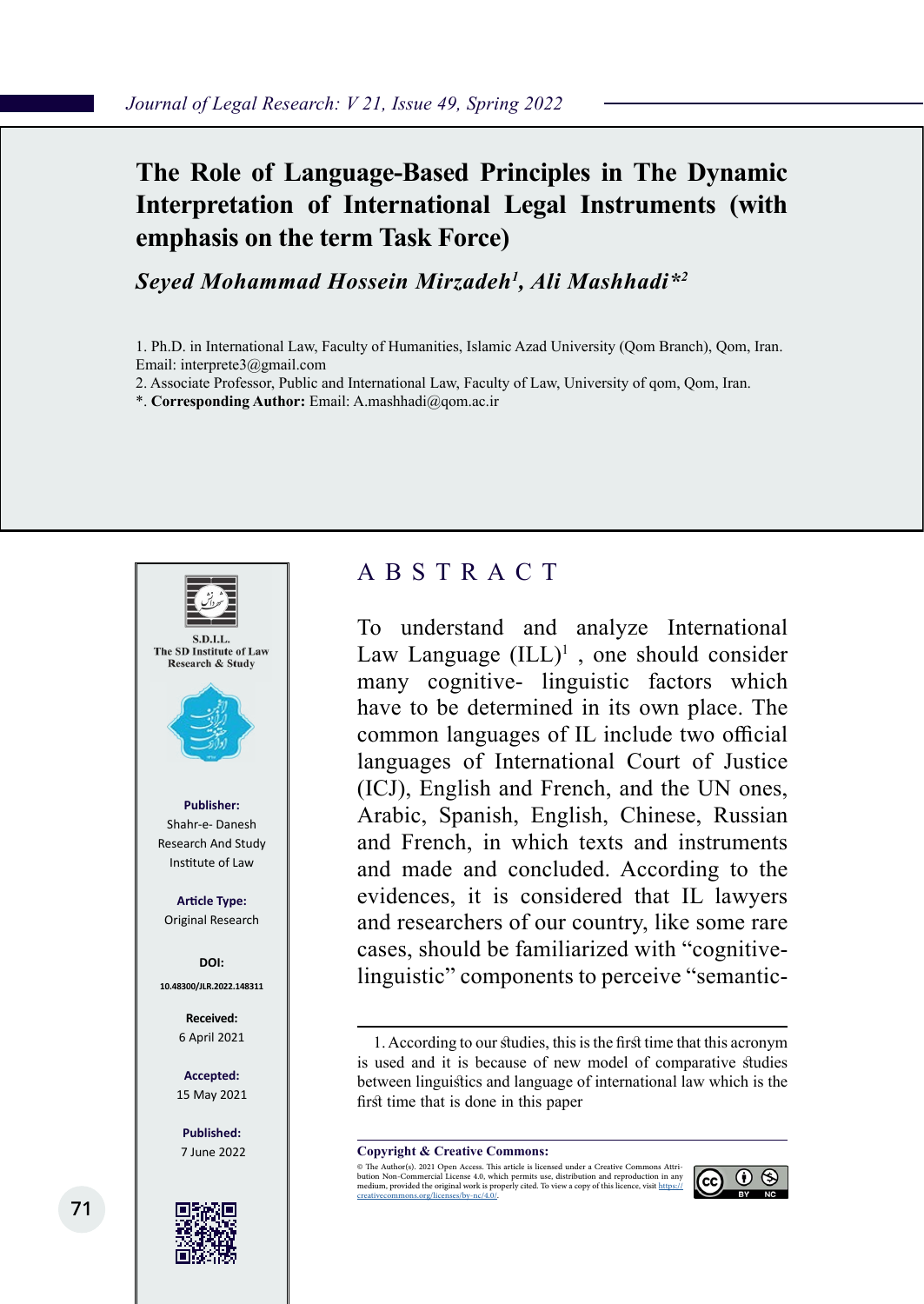pragmatic" phases of IL languages specially English and French in the best way. In this paper, therefore, we are to analyze in detail some linguistic aspects of IL languages in a comparative method. Which is going to be important in this article is that all of the conclusions are mad by comparative model of analysis between most useful languages of International Law.

**Keywords:** International Law, Instruments, Linguistics, Interpretation, Derivation.

Excerpted from the dissertation entitled "The Impact of Linguistic and Hermeneutic Theories on the Interpretation of International Legal Texts and Documents", Islamic Azad University, Qom Branch, Faculty of Humanities, Department of International Law.

**Funding:** The author(s) received no financial support (funding, grants, sponsorship) for the research, authorship, and/or publication of this article.

#### **Author contributions:**

Seyed Mohammad Hossein Mirzadeh: Conceptualization, Methodology, Validation, Formal analysis, Investigation, Resources, Writing - Review & Editing.

Ali Mashhadi: Data Curation, Writing - Original Draft, Supervision.

**Competing interests:** The authors declare that they have no competing interests.

#### **Citation:**

**Mirzadeh, Seyed Mohammad Hossein & Ali Mashhadi. "The Role of Language-Based Principles in The Dynamic Interpretation of International Legal Instruments (with emphasis on the term Task Force)" Journal of Legal Research 21, no. 49 (June 7, 2022): 71-90.**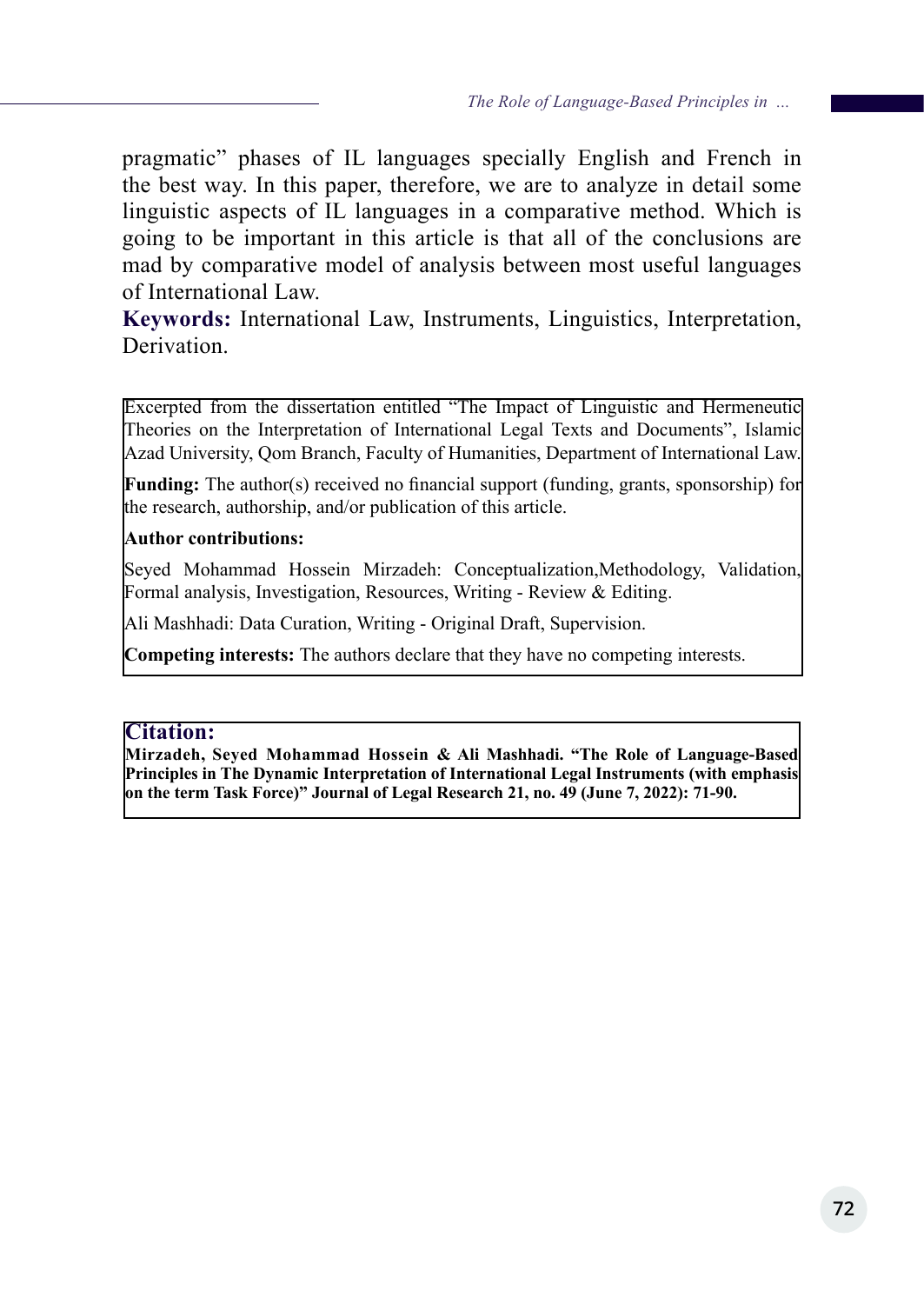#### Extended Abstract

 Linguistics and international law; is a very important concept of interest in which we should work hardly to extract all of its dimension. This interdisciplinary research tries to define borders of linguistics and international law language. As we know perfectly, no all of the people from all across the globe produce texts in English, but rather, there are too many people which are not able to understand or produce oral or written texts in that language. That is why we say that, especially in specialized languages like international law one, all of the organizations should try to recognize the nations and countries in which the people or organizations can not necessarily produce texts in English or French.

 Producing IL (international law) texts and instruments in English requires sociological background of English, like it happens for French, like specialized languages of International law. So, if we are to settle disputes in all of the grounds, we should first recognize rights of people from all across the globe in order to be fair. Today, IL texts are being produced in English and French, but, the main question is that what is happening while these types of texts are being reproduced? We know, as a matter of fact, that producing language signs requires all of the cognitive, pragmatic and extra linguistic background of societies and that is why the main question arises here: how can we speak about justice, human rights and so forth while they have different connotations in the other languages?

 Recognizing linguistic differences of languages is not a simple concept. It starts from linguistic sign and terminates in pragmatics, extra linguistics and cognitive aspects of language. Therefore, when we are speaking about terrorism, what kind of definition do we refer to? If we do not consider these differences while producing language of international law, of course, we would have problems while we are looking for interpreting it.

 From all mentioned above, it is referred that interdisciplinary view to international law, especially working on linguistic and pragmatic matters, helps us to decode meanings and more than it, which is spoken in pragmatics, "referents" and "intentions" of IL producers, lawyers and organizations. It can guarantee the truth freedom of mankind if it is practiced in its own way. Some European scholars like Sperber and Wilson have worked on principals named "cooperation" while some others like Maria Victoria Escandal have worked on the other topics like pragmatics and discourse analysis. These types of researches help to see the main idea of this article. That is why there are lots of differences and disputes in this regard. That is because some specific countries speak in English and French languages while the other nations are not speaking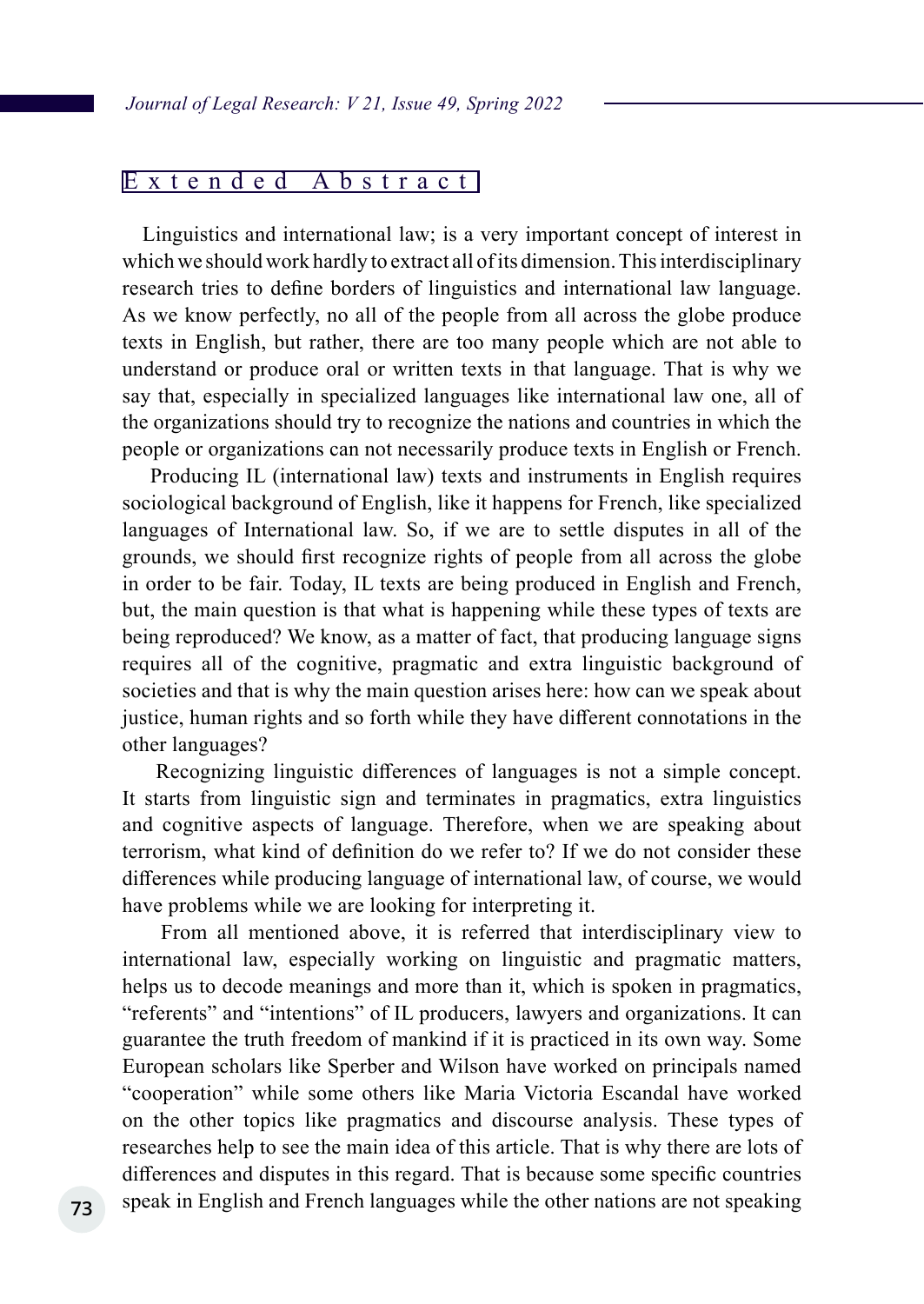in them. What happens? They have to try much more to understand well the main concept or intention of the user of English. And that is why we see lots of disputes and conflicts while interpreting texts and instruments in international law.

 Therefore, linguistics and pragmatics more than cognitive view to producing and interpreting process of language of international law could be important for all of the international actors and subjects to know how to react or how to interpret when it is necessary. If no, there is going to be much more conflicts than before especially because IL text producers and users are not considering the other nations interests and ideas. If "justice" has the same idea and scope in Farsi, how can it be interpreted while Islamic Republic of Iran and the other Persian states are not original speakers or users of English of French? So, who can guarantee that there is not going to be any violation or breach of international law rules?

 As a result, international law should be considered like an interdisciplinary field which should be considered from different viewpoints in especial, linguistic and pragmatic one and if not, there is going to be a very huge doubt about the true result of IL instruments specifically which are made in the UN general assembly and the other international organs. This research, finally, tries to link ideas from linguistics to international law in order to see the real result.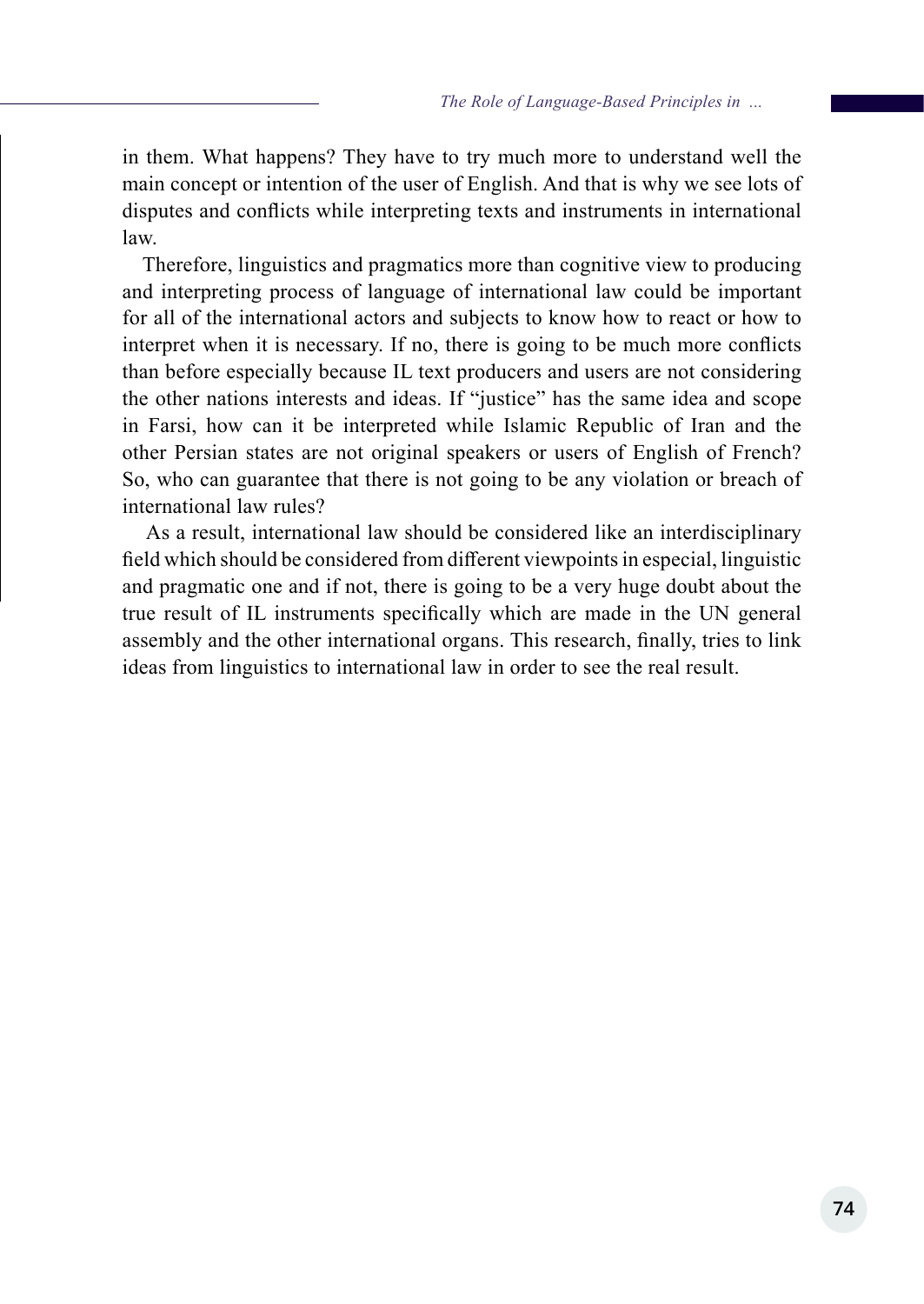# **نقـش مبانـی زبـان محـور در تفسـیر پویـای اسـناد حقوقی بینالمللـی )بـا تأکیـد بـر عبـارت Force Task)**

**2\* ،1 علی مشهدی سید محمد حسین میرزاده**

.1 دکترای حقوق بینالملل، دانشکده علوم انسانی، دانشگاه آزاد اسالمی )واحد قم(، قم، ایران. Email: interprete3@gmail.com .2 دانشیار، گروه حقوق عمومی و بینالملل، دانشکده حقوق، دانشگاه قم، قم، ایران. Email: A.mashhadi@qom.ac.ir **:مسئول نویسنده\*** 



### **چکیده:**

واکاوی مفاهیـم و معانـی موجـود در زبـان تخصصـی حقـوق بینالملل مسـتلزم شـناخت عناصـر متعـددی اسـت کـه هرکـدام در جـای خـود قابلیــت تعریــف دارنــد. زبانهــای رایــج حقــوق بینالملــل معاصــر متشــکل هســتند از 2 زبــان اصلــی دیــوان بینالمللــی دادگســتری )ICJ )یعنـی انگلیسـی و فرانسـوی و زبانهـای رایـج سـازمان ملـل متحـد یعنـی انگلیسـی، فرانسـوی، اسـپانیایی، عربـی، روسـی و چینـی کــه بنــا اســت متــون، اســناد و منابــع اصلــی حقــوق بینالملــل بــه ایــن زبانهــا تشــریح و منعقــد شــوند. بنــا بــر شــواهد موجــود، بــه نظــر میرســد محققیــن و اندیشــمندان حقــوق بینالملــل در کشــور مــا نیــز، همچــون مــوارد معــدود در برخــی کشــورها، بایــد مبانــی و عناصــر تحلیلــی خــود را از صــرف »حقوقــی بینالمللــی« بــه »مؤلفههــای زبانشــناختی ـ شــناختی« گســترش دهنــد تــا درک بهتـری از نسـبت میـان معنـا ـ منظـور متکلمیـن زبانهـای حقـوق

#### **کپی رایت و مجوز دسترسی آزاد:** 17 خرداد 1401

کپیرایـت مقالـه در مجلـه پژوهشـهای حقوقـی نـزد نویسـنده )هـا( حفـظ مـی شـود. کلیـه مقاالتـی ـهای حقوقـی منتشـر مـی شـوند بـا دسترسـی آزاد هسـتند. مقـالات تحـت شـرایط شـوند مـی منتشـر Creative Commons Attribution Non-Commercial License 4.0 مجـوز کـه اجـازه اسـتفاده، توزیـع و تولیـد مثـل در هـر رسـانه ای را مـی دهـد، بـه شـرط آنکـه بـه مقاله اسـتناد شـود. جهـت اطالعـات بیشـتر میتوانیـد بـه صفحـه سیاسـتهای دسترسـی آزاد نشـریه مراجعـه کنیـد.



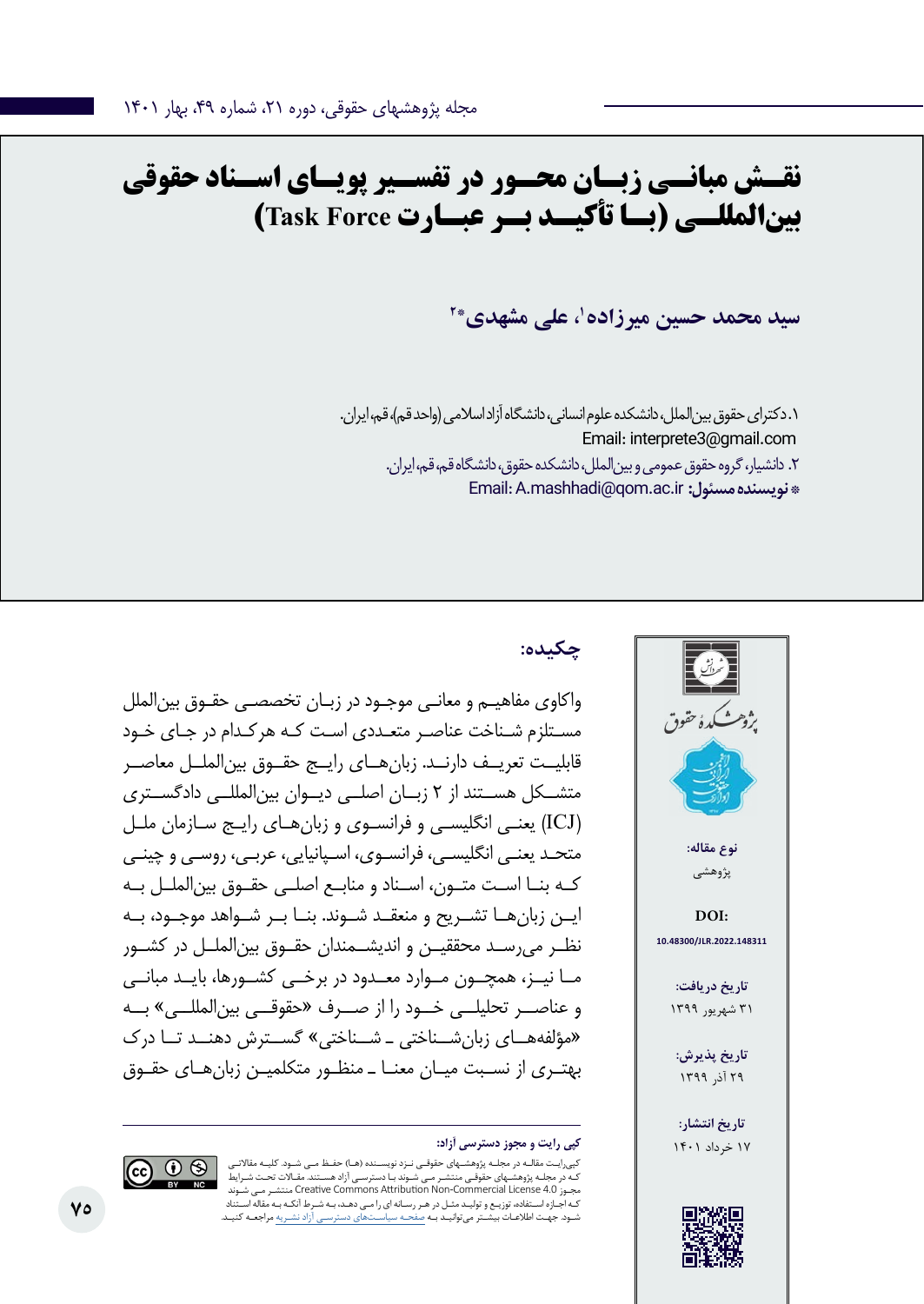بینالملـل، بهویـژه انگلیسـی و فرانسـوی داشـته باشـند. ازایـنرو، هـدف مقالـه حاضـر ایـن اسـت کـه بــا روش تطبیقــی بــه واکاوی نگــرش زبانشــناختی متــن و تمایــزات ریشهشــناختی زبانهــای رایــج در حقــوق بینالملــل بــا زبــان فارســی پرداختــه شــود.

#### **کلیدواژهها:**

حقوق بینالملل، اسناد، زبانشناسی، تفسیر، اشتقاق الفاظ.

برگرفتـه از پایاننامـه بـا عنـوان » تأثیـر نظریـات زبانشناسـی و هرمنوتیـک بـر تفسـیر متـون و اسـناد حقوقـی بینالمللـی«، دانشـگاه آزاد اسـامی واحـد قـم، دانشـکده علـوم انسـانی، گـروه حقـوق بینالملـل **حامی مالی:**  این مقاله هیچ حامی مالی ندارد. **مشارکت نویسندگان:**  سید محمد حسین میرزاده: مفهومسازی، روششناسی، اعتبار سنجی، تحلیل، تحقیق و بررسی، منابع، نوشتن - بررسی و ویرایش. دکتر علی مشهدی: نظارت بر دادهها، نوشتن - پیشنویس اصلی، نظارت. **تعارض منافع:**  بنابر اظهار نویسندگان این مقاله تعارض منافع ندارد.

#### **استناددهی:**

میرزاده، سید محمد حسین و علی مشهدی، »نقش مبانی زبان محور در تفسیر پویای اسناد حقوقی بینالمللی (با تأکید بر عبارت Task Force)». *مجله پژوهشهای حقوقی* ۲۱، ش. ۴۹ (۱۷ خرداد ۱۴۰۱): ۷۱-۹۰.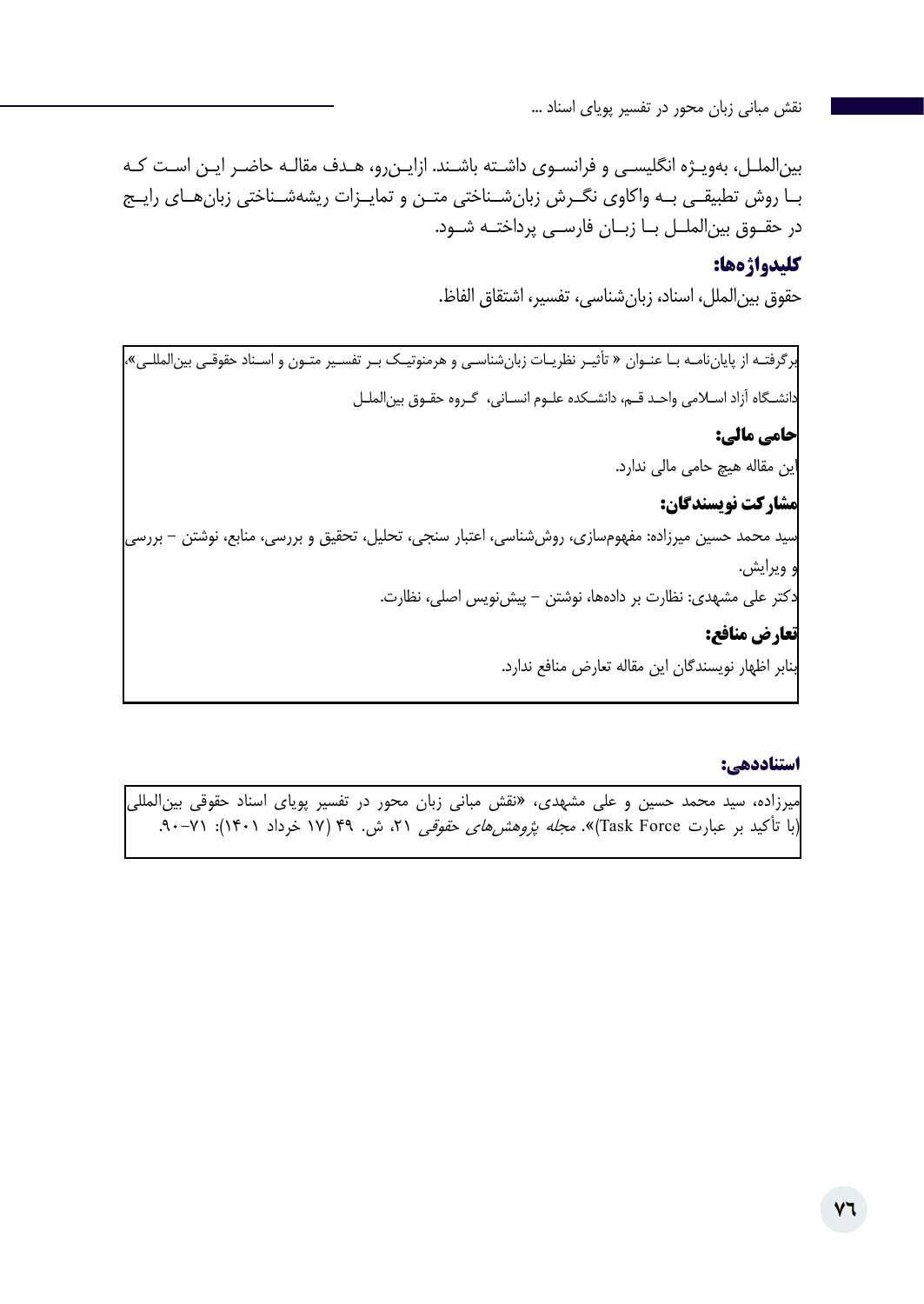زبان، پدیدهای است که میتوان آن را عامل بسیار مهمی در تحوالت علمی و تعاملی دنیا قلمداد کرد. دانشمندان زبان شناسی نهتنها زبان را «عامل» و «ابزار» ارتباطات می دانند، بلکه امروزه از اکتشاف حقایقی راجع به آن سخن میگویند که بهویژه از تعامل آن با ذهن انسان نشأت میگیرد و میتوان آن را منشأ بسیاری از تحقیق و تفحصات در علوم تلقی کرد. در تحقیقات، تفحصات و بررسیهای علوم مختلف از انسانی تا مهندسی و فیزیک نیز این »زبان« است که عامل اصلی رد و بدل شدن صحیح پیامها و آموزش دانشها است؛ بنابراین میتوان اینگونه مدعی شد که چنانچه حقیقت ً اعالی »زبان« و »مقدمات حکمت« انسان کشف شود، یقینا میتوان از دل آن نکات و مطالب مهمتری دریافت و آنها را به مثابه ستون فقرات دانشهای بشری مورد استناد و استفاده قرار داد.

**مقدمه**

از میان دانشها و پدیدههایی که این عامل حیاتی و فطری در آن دخالت مستقیم دارد میتوان به دانش »حقوق بینالملل« اشاره کرد؛ دانش یا مجموعه مقرراتی که صرفنظر از کاستیها و نقاط مبهم موجود در آن (چه در وضع و چه در اجرا) بنا است زمینهساز فراهم آوردن آرامش، امنیت و صلح مردمان و تودههای آنها در صحنه بینالمللی باشد.

زبانهای رایج امروز حقوق بینالملل چه در کالم و چه در نوشتار عبارتند از فرانسوی و انگلیسی که محصول حاکمیت و نفوذ کشورهای آمریکا و فرانسه در طول و پس از جنگ جهانی اول و دوم است و بعد از معاهدات وستفالی 1648 ً که عمال آن را مبنای شکلگیری حقوق بینالملل معاصر 1 میدانند، از این زبانها هم در دیوان بینالمللی دادگستری (ICJ (و هم در سازمان ملل متحد، کمیتهها و کمیسیونهای آن، سازمانهای بینالمللی و شورای امنیت ملل متحد بهره برده و میبرند.

سؤال مهم و اساسی را که میتوان در زمرۀ توجهات فلسفی زبانشناختی به این مقوله تلقی کرد این است که آیا متکلمین و کاربران زبانهای غیرانگلیسی و فرانسوی به خوبی متوجه منظورها، جهتگیریها و راهبردهای آنها میشوند یا خیر؟ به دیگر سخن، آیا مفاهیم شکلگرفته در ذهن متکلم انگلیسی زبان حقوق بینالملل با مفاهیم مشابه متکلم فارسیزبان حقوق بینالملل یکسان تلقی می شوند؟ آیا صرفاً ذکر «اعتبار یکسان ترجمهها» مؤید «اعتبار قائل شدن یکسان برای پدیدههای طبیعی، حقوقی، زبانی و پدیدهشناختی« است؟

## **-1 برخی مصادیق تمایزات معناشناختی زبانهای رسمی ملل متحد با زبان فارسی**

چنانچه نگاه متخصصین حوزه تولید و تفسیر متن و سند در حقوق بینالملل مبتنی بر مؤلفههای «زبان شناختی» باشد یقینا می پذیریم که تفاوت ماهوی، ریشهای و ساختاری زبانها امری مفروض است و لذا در برگرنداندن معانی و مفاهیم آنها نیز باید هوشیار به تمامی مراتب معنایی و شناختی بود؛ بنابراین، فرایند ترجمه ـ تفسیر که امروزه امری مرسوم در میان زبانهای رایج حقوق بینالملل به

<sup>.1</sup> سید محمد حسین میرزاده، حقوق بینالملل از منظر علوم زبان )تهران: انتشارات شهر دانش، 1399(، .190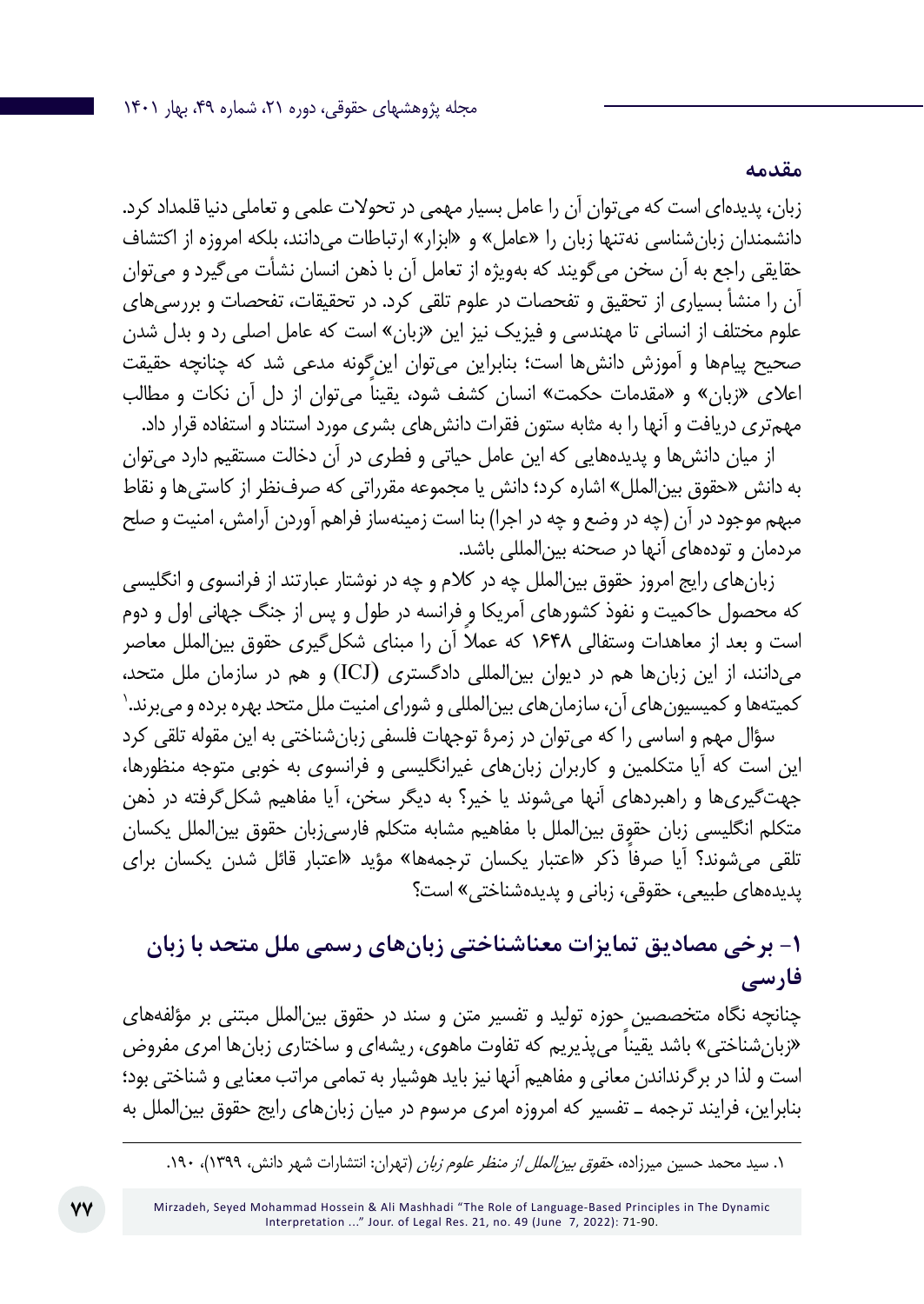زبان های دیگر است، یقیناً متأثر از دخالت همین عناصر زبان شناختی ـ لفظشناختی می شود.

**-1-1 نمونههایی جهت تشخیص تمایز میان الفاظ و لغات رایج در میان زبانهای رسمی حقوق بینالملل با زبان فارسی**

 از میان مصادیق کاربردی و رایج تمایز میان واژهها و داللتهای زبانهای فرانسوی و انگلیسی، عالوه بر "Crime"، میتوان به "bread "به معنای »نان« به فارسی و "Pain "به زبان فرانسوی اشاره کرد که در زبان اسپانیایی نیز با معادل "Pan "مستعمل است. از منظر انگلیسی زبانهای آمریکا، "bread "نان اسفنجی است که به برشهای مختلف تقسیم میشود و درون پالستیک یا سفلون قرار میگیرد، حال آنکه برای فرانسویها، همان »نان باگت« معروف است که "Pain" تعبیر میشود. در فرهنگ زبان فارسی »نان« را با »انواع« و »اقسام« متعددی میشناسیم: بربری، سنگک، لواش و... یعنی در اینجا شاید لفظ در بربر لفظ قرار گیرد: "bread-Pain-Pan" نان «و ... 2 لیکن در مورد سنخ و نوع هیچ تعریف یا توضیحی ارائه نمیشود تا بتوان معادل دقیق ارائه کرد لذا درک متکلمین هر زبان از این واژه یا لفظ با درک متکلمین دیگر زبانها متفاوت است.

نمونۀ بارز دیگر در زبانهای رایج حقوق بین|لملل مثلاً انگلیسی و فرانسوی "Vousetesbienvenu "به زبان فرانسوی گرایش کانادایی و معادل انگلیسی آن یعنی you" are welcome" است. این در حالی است که اگر بنا باشد "you are welcome" را به فرانسوی برگرداند، گفته میشود "service votre a "همانگونه که اسپانیاییزبانها )که بیش از ۲۱ لهجه و کشور متکلم این زبان هستند) در حالت استاندارد می گویند "bienvenido" یا "Asuorden" که معادل هر یک به زبان فارسی بنا بر موقعیت تعیین می شود: «در خدمت هستم» یا «خوش آمدید.» در بسیاری از موارد زبانهای کتبی و شفاهی دنیا بهویژه در حوزۀ معنا دچار اختالفاتی میشوند که هر چند از منظر امالیی و آوایی نزدیک به یکدیگر باشند، لیکن بار معنایی متفاوتی از یکدیگر دارند و شاید این بار معنایی مختلف در نتیجۀ تفاوت میان ریشۀ لفظ و کاربرد آن باشد.

به طور نمونه،"Actually "به معنای »در واقع« به زبان انگلیسی لفظ نوشتاری نزدیکتر به زبان اسپانیایی دارد که "Actualmente" است<sup>۳</sup>و هر دو کاربرد قیدی حالت دارند؛ این در حالی است که از ُعد معنایی "Actualmente "به اسپانیایی به معنای "Now Just "یا "present At "انگلیسی گرفته ب میشود و "Actually "انگلیسی،"Realmente "یا "Hecho De "به اسپانیایی گرفته میشود. لذا نمیتوان این فرض را صادق دانست که مخاطبان زبانهای رایج در حقوق بینالملل بسیار خوب

.2 سید محمد حسین میرزاده، مترجم، ترجمه شفاهی کنفرانسهای بینالمللی )تهران: انتشارات جنگل جاودانه، 1397(،  $\mathcal{S}$ .

.3 در میان زبانشناسان دنیا، الفاظ و لغاتی از این دست با تعبیر »لغات مترادف نما« شناخته میشوند که معادل انگلیسی آن "Friends False"و معادل اسپانیایی آن Amigos Falsos ً است. خصوصیت بارز این لغات که معموال در زبانهایی با ریشه التین یا انگلوساکسون به وفور یافت می ً شود این است که امال و بعضا آوای واژهها و لغات از زبانی به زبان دیگر بسیار شبیه به هم است لیکن در مقام معنا، تفاوتهایی بعضاً اساسی وجود دارد.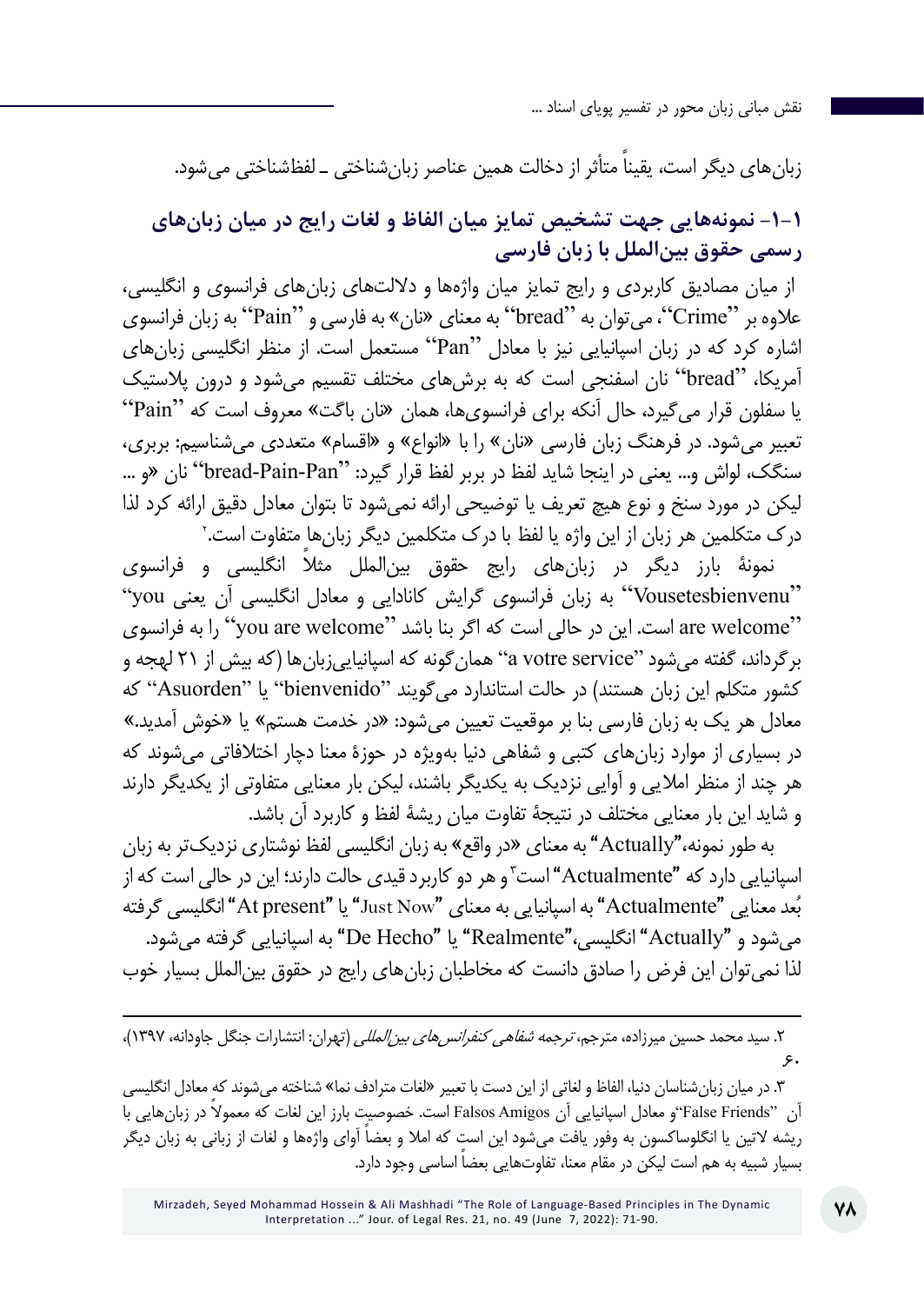و دقیق یکدیگر را بفهمند. این فرضیه در حوزۀ »منظور« ها کاربرد به مراتب دقیقتر و حساستری دارد؛ یعنی نوع استفاده افراد از الفاظ و واژهها در سیاق را نیز باید تعیینکنندۀ معانی و مفاهیمی دانست که باید برای واکاوی آنها به زبانهای دیگر تالش فراوانی شود. بهویژه اینکه زبانشناسان و متخصصین حوزههای زبان، سالهای متمادی است این حقیقت را گوشزد میکنند که بسیاری از 4 واژهها و کلمات وجود دارند که قابلیت ترجمه و معادلسازی را به زبانهای دیگر ندارند.

برای تبیین بحث مزبور میتوان نمونههای عینی فراوانی مثال زد که مؤید گسست و تمایزات میان زبانهاست. در فرهنگ و زبان بسیاری از کشورها عبارات و واژههایی وجود دارد که شاید در فرهنگ و آداب کشورهای دیگر مشابه نداشته باشند.<sup>ه</sup> به طور نمونه، «مرغ» یا «جوجه» در فرهنگ اسپانیاییزبانها هم "Pollo "است و هم "Gallina "یا ماهی هم "Pez "و هم "Pescado" 6 این در حالی است که در معادلسازی آنها به زبان فارسی باید تفاوتهای ماهوی موجود و است. گونه آنها را نیز در نظر گرفت. تمایزات اینچنینی در حدی است که شاید واژه یا کلمهای در زبان مبدأ وجود داشته باشد اما معادل لفظی به زبان مقصد نداشته باشد. نمونه دیگر واژۀ "Crime" به انگلیسی و همان واژه به فرانسوی است که از منظر سیستم حقوق دو کشور مزبور، تفاوتهای متعددی در داللتهای تعینی آنها وجود دارد. مثال دیگر وجود نسبتها، غذاها و حقایقی است که ً الزاما منضم به فرهنگ و سنتها هستند و در بسیاری از موارد، در دیگر فرهنگ و رسوم معادل تعینی و تعیینی ندارند. لذا از منظر نظری و تجربی، باید پذیرفت که در نگاه نخست بنا نیست تمامی شئون فرهنگی و سنتها قابلیت معادلسازی لفظی یا تعریفی در دیگر فرهنگها داشته باشند. این قاعده

.4 به طور نمونه، دانیکا سلسکویچ، زبانشناس و مترجم فرانسوی تبار که از اولین متخصصین حوزه ترجمه شفاهی کنفرانس در دنیا شناخته می شود، در آثار خود بهویژه کتاب ترجمه شفاهی کنفرانسهای بینالمللی تأکید موکد دارد که در زبانهای دنیا، تعداد زبادی واژه و لفظ وجود دارد که قابلیت ترجمه تحتالفظی به زبانهای دیگر ندارند. به عقیده نویسندگان اثر حاضر، این پدیده بهویژه میان زبانهایی با ریشه و فرهنگ متفاوتتر، با شدت بیشتری مالحظه میشود. هرچند همین پدیده حتی در میان زبانهای فرانسوی و انگلیسی نیز به چشم میخورد جایی که به طور نمونه، لغت Crime در نظام حقوقی فرانسه یک طور تعبیر میشود و در نظام حقوقی کشورهای انگلیسی زبان، حدود و ثغور و داللتهای آن متفاوت است.

.5 ن.ک: سید محمد حسین میرزاده، حقوق بینالملل از منظر علوم زبان، پیشین، 190-184؛ علي مشهدی و سيد محمد حسين ميرزاده، «نقش زبان استراتژيک در تفسير اسناد و متون حقوقي بين|لمللي»، *فصلنامه سازمان هاي بين|لمللي* 9)1398(: 162-155؛ علی مشهدی و سيد محمد حسين ميرزاده، »پيوست معنا به تفسير در متون حقوق بينالملل نسبت معيارهای حقوقی با مفاهيم شناختی و انعکاس سياسی»، *پژوهشهای حقوقی شهردانش ۲*۲۷۰)(» .۲۷۰<br>Seyed Mohammad Hossein Mirzadeh, Ali Mashhadi & Mohammad Ali Kafaei Far, "Towards

a Communicative Model of Language of International Law: From Linguistic Sign to Cognitive Complements", *International Journal of Law& world*, 7)2021): 29-44; Ali Mashhadi & Seyed Mohammad Hossein Mirzadeh, "Cognitive Phraseological Variations in Terminology of Public International Law, and Its Application in Translation into Farsi", *International Journal of Law& world* 6(2020): 7-11.

.6 عقیده زبانشناسان اسپانیایی بر این است که تفاوت این الفاظ در واقع در نوع استفاده آنها در جامعه در ذیل کاربردشناسی زبان تبیین شده است؛ جایی که یک جا سخن از ماهی یا مرغ زنده است و جایی دیگر، منظور، دام یا طیور آماده طبخ است.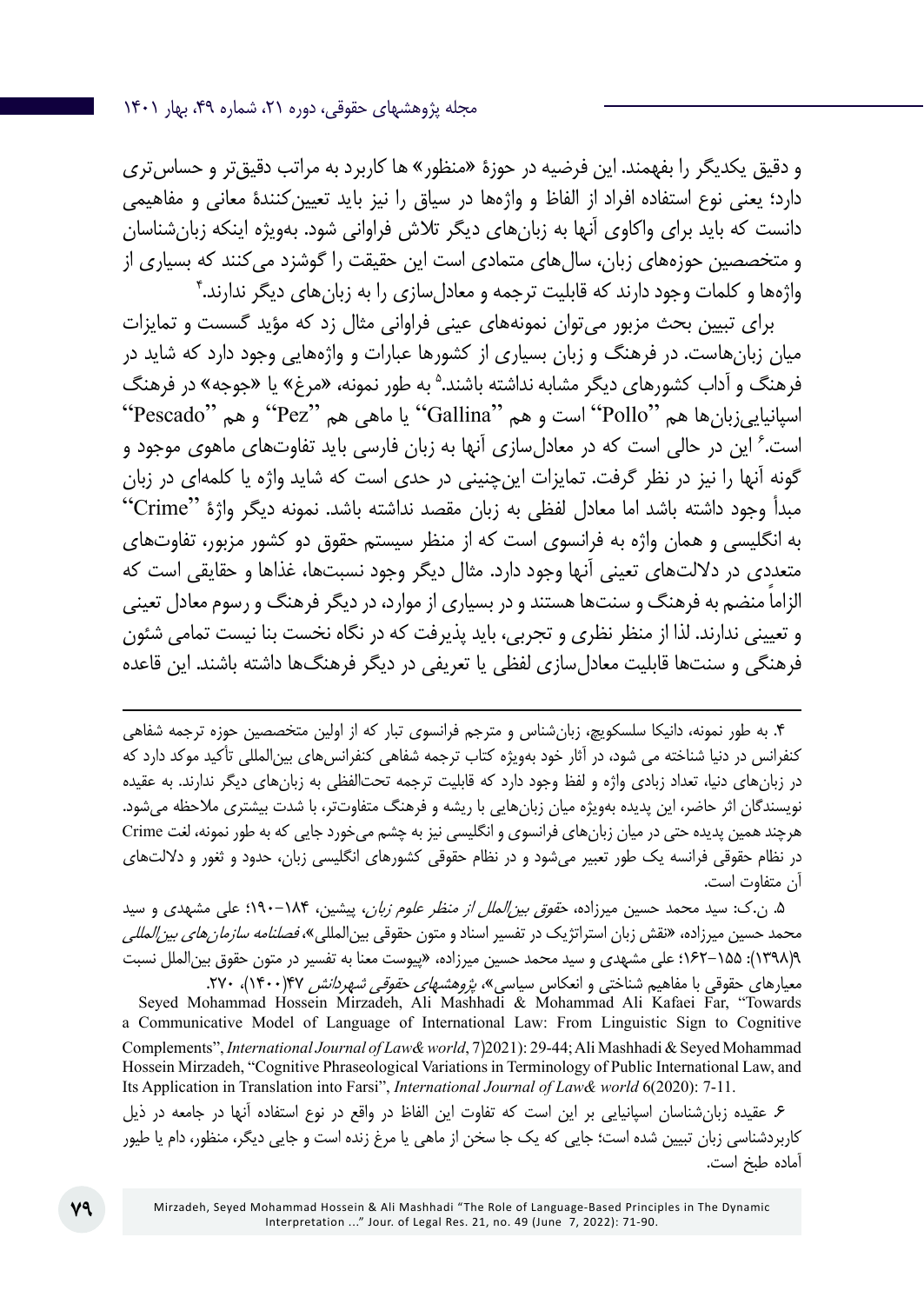را باید برای زبان دانشهای فنی و تخصصی دیگر نیز مدنظر قرار داد. در زبان حقوق بینالملل، به طور نمونه، چه بسیارند مصادیقی که بهویژه برگرفته از زبان لاتین یا خود انگلیسی هستند حال آنکه معادل لفظی مشابه به زبان فارسی ندارند و یا نیازمند تعریف و تبیین تلقی میشوند که از میان آنها میتوان به "Dictum Obiter "یا "Bono et ExAequo "اشاره نمود. مضاف بر این، از منظر نظریات کاربردشناسانه زبان (پراگماتیک) نیز با مسئلههای بسیار عمیقتری مواجه می شویم که باید أنها را «هشداردهنده» و مبیّن تفاوتها در «معنا» و «منظور متکلم» زبان حقوق بین|لملل تلقی کرد. یعنی واژهها و عباراتی را که در »زبان حقوق بینالملل« مورد استفاده واقع میشوند باید تولید شدۀ »داخل« فرهنگها و جغرافیای زبانهای نافذ این دانش تلقی کرد، حال آنکه آنچه به دست مصرفکنندۀ این زبانها می رسد، تنها «معادل»هایی است که بعضا «تجریدی» و نه «عینی» هستند.

### **-2-1 عبارت »حسن نیت«؛ نمونهای از اصطالحات مستعمل در نظام حقوقی بینالمللی**

عبارت حسن نیت به اسپانیایی ''Buena fe''، به انگلیسی ''Good faith''، به فارسی «حسن نیت»، به عربی »الحسن النیه« به فرانسوی"foi Bonne "و به پرتغالی "fe Boa "که در ذیل متون و 8 اسناد حقوقی و قراردادی بین المللی برای این مفهوم تعابیر پرشماری استفاده میشود که جملگی در لاتین با"Fides" یکسان هستند." لذا تعابیر متضاد آنها هم از همین عبارت ریشه میگیرند.

تعابیر فوقالذکر در دامنۀ ترادف، داللت بر »صداقت«، »وفاداری«، »تحقق«، »رعایت« و «احترام» دارند و در دامنۀ تضاد نیز دال هستند بر «بی وفایی» و «نقض عهد»؛ این در حالی است که رفته رفته در حقوق روم باستان تحوالت لفظی و کاربرد شناختی زبان به گونهای رقم خورد که با لحاظ لفظ "Bona "با معنای »خوب و دارای محاسن« ترکیب قراردادی "Cides Bona "در 9 زبان التین شکل گرفته و داللتهای مهمی در قراردادهای فی مابین پیدا کرد. تا جایی که برخی کارشناسان از آن به مثابه »توقع رفتار منطبق با قاعده« یاد میکنند.

جِهت نیل دقیقتر به مفهوم ریشهای اصطلاح "Bona fides" دیدگاههای ذکر شده در اثر<br>کاستر سانا<sup>۱۰</sup> را مورد واکاوی قرار میدهیم:`` : سیسرون":

10. Castresana

12. Cicerón

<sup>7.</sup> Google. "Wiktionary, The Free Dictionary", 2015, 194, http//www.Wiktionary.Org UN Charter.

<sup>8.</sup> Eduardo Moyano Estéves, "La Formación del Principio de la Buena Fe en el Derecho Romano y su Influencia en la Legislación Española Actual", *Universidad de Salamanca* 3(2016-2017), 21.

<sup>9.</sup> D. Nörr, "La Fides en el Derecho Internacional Romano", *Seminario Complutense de Derecho Romano* (UrisicinoAlvarez, Madrid,1996), 3.

<sup>11.</sup> A. Castresana, Fides, *Bona Fides: un Concepto para la Creacion del Derecho*, (Madrid: Ed. Tecnos,, 1991).12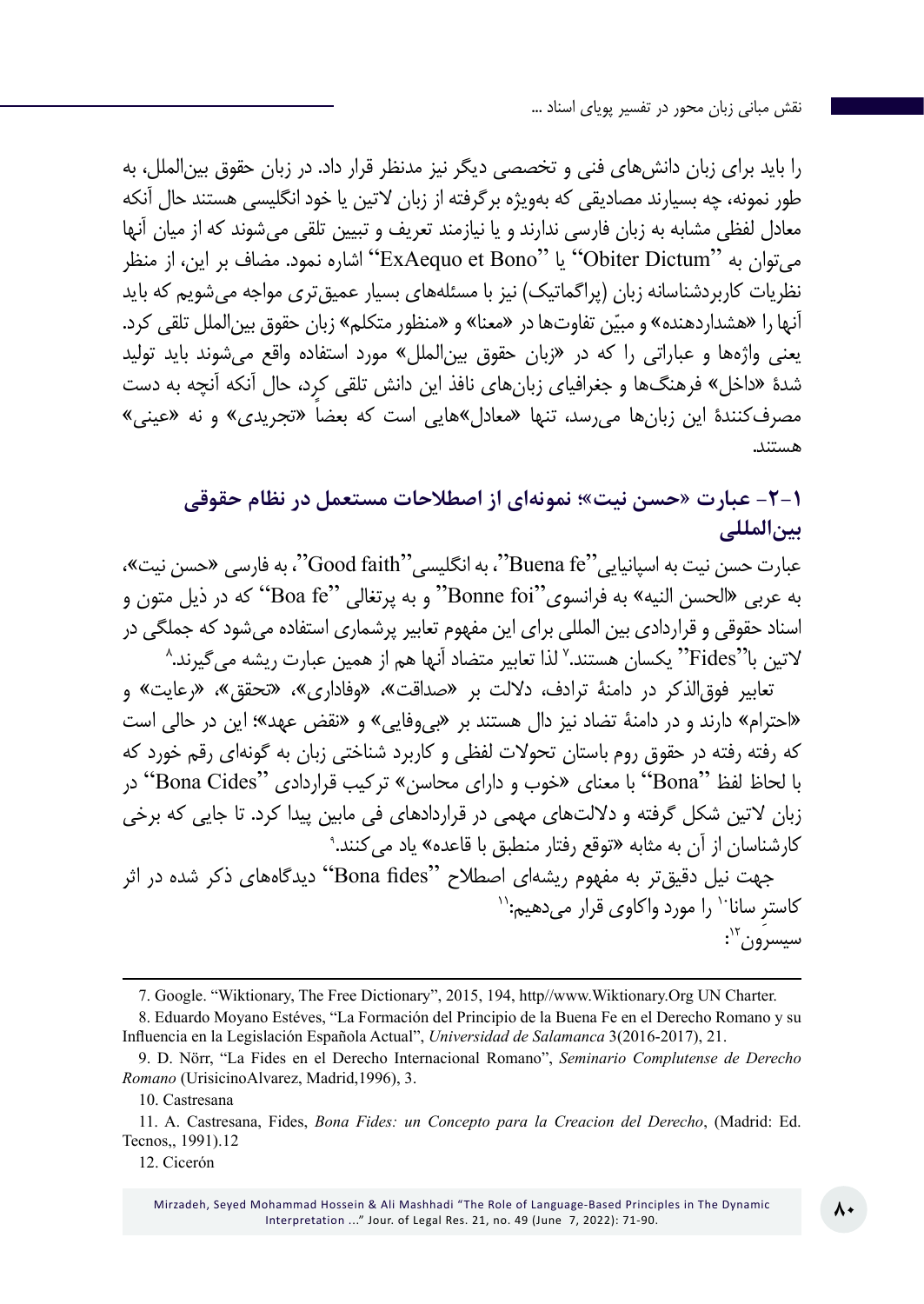مجله پژوهشهای حقوقی، دوره ،21 شماره ،49 بهار 1401

Fidesenimnominemipanmmihividetnerhabere, cum fitquoddicitur.<sup>13</sup>

سیسرون:

Audeamu simitaris toicos, qui studiase ex quirunt,undeverba sint ducta, credamusque quia fiat quod dictum est,appelatam fidem.<sup>14</sup>

> : ایسیدرود سوییا<sup>۱۵</sup>:

Originum sire etymoligiarumlibriviginti: Nomenfideiest dictum, siomnino fiat quod dictum esautPromissum, etinde fides vocataabeo quod fit illud quod inter deum et hominem nincetfoedus.16

در طول تاریخ روم و توسعۀ حقوقی مبانی مرتبط با تفکرات حقوقی نظام درونی آن، نهادهای مختلف حقوقی رشد نمودند که یکی از آنها عبارت بود از موضوع مورد بحث این اثر یعنی "Fides "سابق بر این در جوامع مرتبط با جامعۀ روم اصل بر پیوند ناگسستنی میان حقوق و مذهب بود و ازاینرو، حقوق را حوزهای قضایی ـ مذهبی تلقی میکردند. در همان ایام، برای عمل به قراردادها و تعهدات دوجانبه و چندجانبه باید به خداوندگار فیدیس17 قسم یاد میشد و او را به عنوان ناظر بر تعهدات برم*ی گ*زیدند.^<sup>\</sup>

لذا مستنبط از گزارههای فوق میتوان اینگونه اظهار نمود که منظور اصلی از کاربرد و شکلگیری واژۀ "Fides" در معنای «عمل به کلام و گفته» بوده است؛ همانطور که سسیرون اشاره داشته:<br>"Fit auod dicitur؟ <sup>۱۹</sup>

لذا داللت اولیۀ واژۀ فوقالذکر نیست مگر »عمل به تعهدات« و »تحقق قول و وعده« که مستفاد از رویۀ حاکم بر نظام حقوقی روم، عدم پایبندی به آن با مجازات مذهبی همراه بود چرا که در صورت نقض عهد، فرد یا افراد ناقض قسم خود میشدند و بدین ترتیب، مستوجب مجازاتی که به تناسب برای آنان در نظر گرفته م*ی شد*.<sup>۲۰</sup>

.13 به نظرم زمانی میتوان از رشد موثق "Fides( "وفاداری( سخن گفت که به آن چه میگوییم، عمل کنیم. .14 علیرغم این، تأثی میجوییم به پیروان مکتب فلسفی »رواقیگری« که ریشهشناسی الفاظ جزء ذاتی عالقهمندی آنها بوده و ازاینرو، اظهار میکنیم که "Fides "برای این "Fides "شد که بنا بود بدان چه میگوییم، عمل کنیم. 15. Estéves de soja

.16"Fides"ر ا زمانی به کار میبرند که آنچه را گفته شده و یا وعده شده به طور کامل محقق شود؛ ماهیت استفاده از "Fides "در بیانات همین است؛ یعنی اوفو بالعقود؛ عمل به آنچه توافق شده است. در مورد عمل به تعهدات میان پروردگار و بندۀ او هم همین است که گفته می شود "Foedus"

17. DiosaFides

18. Estéves, op cit., 15.

١٩. عمل بدان چه گفته (توافق) می شود. (اوفو بالعقود)

<sup>20.</sup> Estéves, op cit., 17.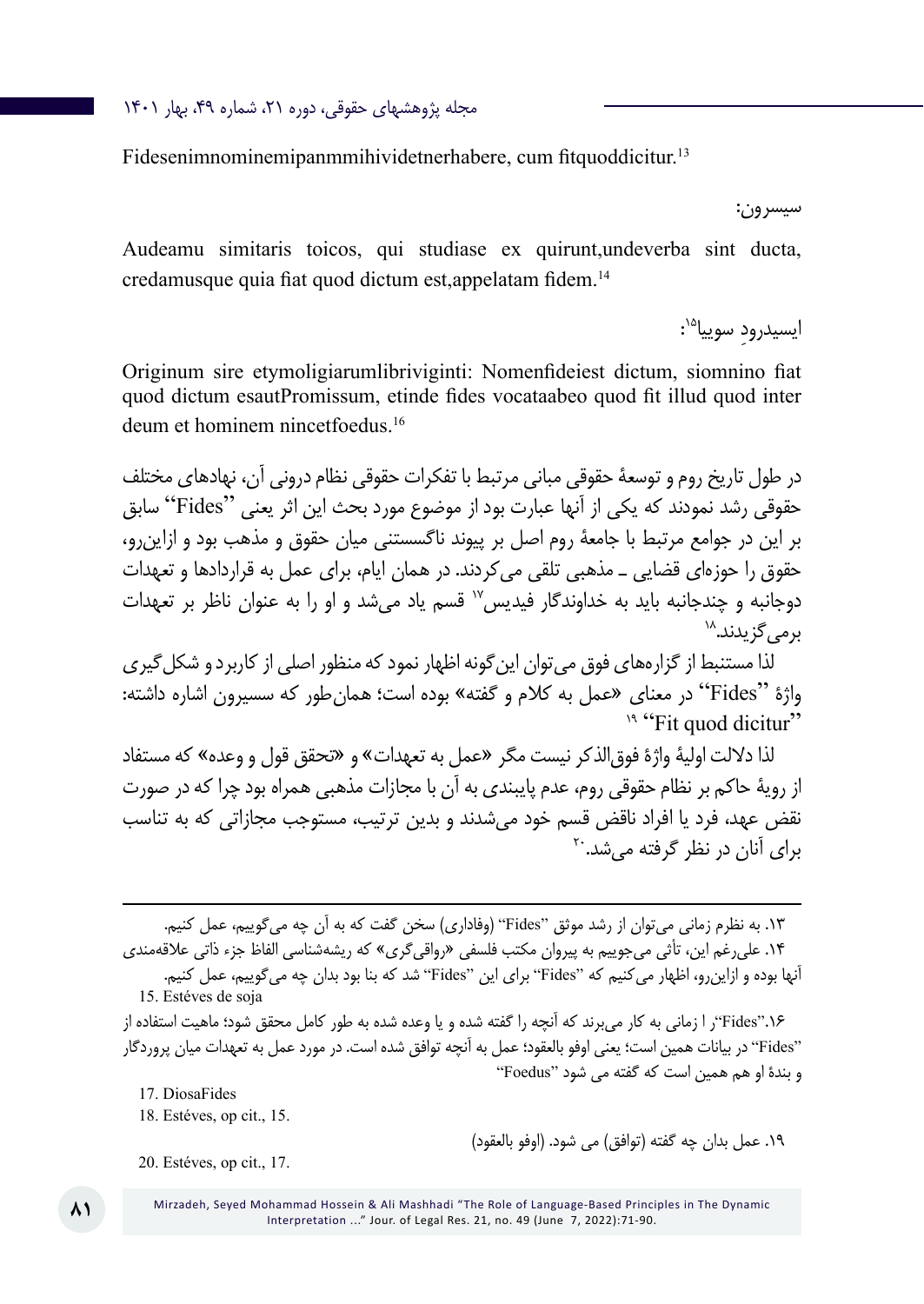رفته رفته پس از ابتدای دوران شکلگیری واژه فوقالذکر و داللتهای مطروحه در طول ادوار تاریخی متعاقب شاهد آن هستیم که "Fides "ّ به تکلیفی مبدل شد که عمل به آن شایسته و عدول از آن همراه با قبح در انظار و مستوجب کیفر قلمداد میشد.

در گذر ایام و با تفکیک نامحسوس مراتب پیشین میان عبارت "Fides "و عمل به تعهدات و اقوال در ذیل سیاقی مذهبی و دینی، سیستم قضایی روم شاهد شکلگیری اصلی برگرفته از رفتارهای اجتماعی میان مردم و مسؤولین ـ مردم و مردم شد که حاصل آن ایجاد »جمهوری« و مرزبندیهای حاکمیتی بود و ازاینرو اصلی پا به عرصۀ وجود نهاد که این بار در قامت »ضمانت« و یا »تعهد« متجلی نمیشد بلکه در رفتار و شخصیت اجتماعی افراد نهفته بود که از آن به مثابه "Fides Bona "21یاد میشد. در حقوق روم، iuscivile <sup>22</sup> ً صرفا برای افرادی استعمال میشد که دارای وجهه یا شخصیت «حقوق شهروندی» بودند و ازاین٫رو، حقی، مگر در موارد استثنا، برای غیر شهروندان و بیگانگان تصور نمیشد23.

لیکن با گذر زمان و انعقاد معاهداتی در ذیل"Publica Fides "به نظر توسعۀ حقوقی روم به نحوی بود که بتوان شاهد برقراری رابطۀ قراردادی میان مردم با بیگانگان شد، هر چند که بیگانگان همچنان مشمول "iuscivile" نمی شدند. لذا از اینجا بود که بنا بر در نظر گرفتن «نیت» یا «اراده» به مثابه عنصری تعیین کننده میان روابط قراردادی رومیان با بیگانگان شد.\*۲

با نگرش جدید شکل گرفته در حقوق روم نسبت به قاعدۀ "fides Bona"، رفته رفته اینگونه استنباط میشود که مفهوم اصطالح مزبور میان رومیان و بیگانگان نیز رواج پیدا کرده و طرفین ملزم میشدند به اقدام و عمل در ذیل حسن نیت که در تعارض با »سوء نیت« تعبیر میشد. در همین حال، قراردادها و تعهدات فی ما بین طرفین منوط میشدند به رعایتبندی تحت عنوان بند Bona" "Fides و انعقاد آنها بهواسطۀ همین نظر مثبت طرفین متعاهد محقق میشود25.

آنچه مسلم است و از برآیند تحقیقات شکلگرفته پیرامون اصل "fides Bona "یا حسن نیت برمیآید این است که نظرات علیالظاهر نسبت به چگونگی شکلگیری و داللت دقیق اصل فوق یا به عبارت بهتر، منشأ اصلی آن مختلف است. عدهای مبنای ورود آن به حوزۀ قراردادها، عبارت از تجاری و سیاسی را "Fide Bona iudicia "و عنصر عدالت محور در تعاقب با کیفر میدانند و دیگر کارشناسان عقیده دارند اصل فوق منبعث از "iuscivile"حقوق مدنی مبتنی بر داوریهای خصوصی (iutercives (است؛ در گزارۀ اخیر اینگونه تعبیر میشود که اصل حسن نیت ابتدای امر در ذیل حوزۀ رسیدگی یا دادرسی عنوان میشود و از آنجا همراه با تکامل حقوق روم

> .21 حسن نیت ٢٢. قانون مدنی (حقوق مدنی)

23. Ibidem

24. Estéves, op cit., 43

25. M. Salazar revuelta, *formacion en el derecho romano y en la tradicion del principio de la buena fe y su proyección en el derecho comunitario europeo* (revista internacional de derecho romano, 2005), 342.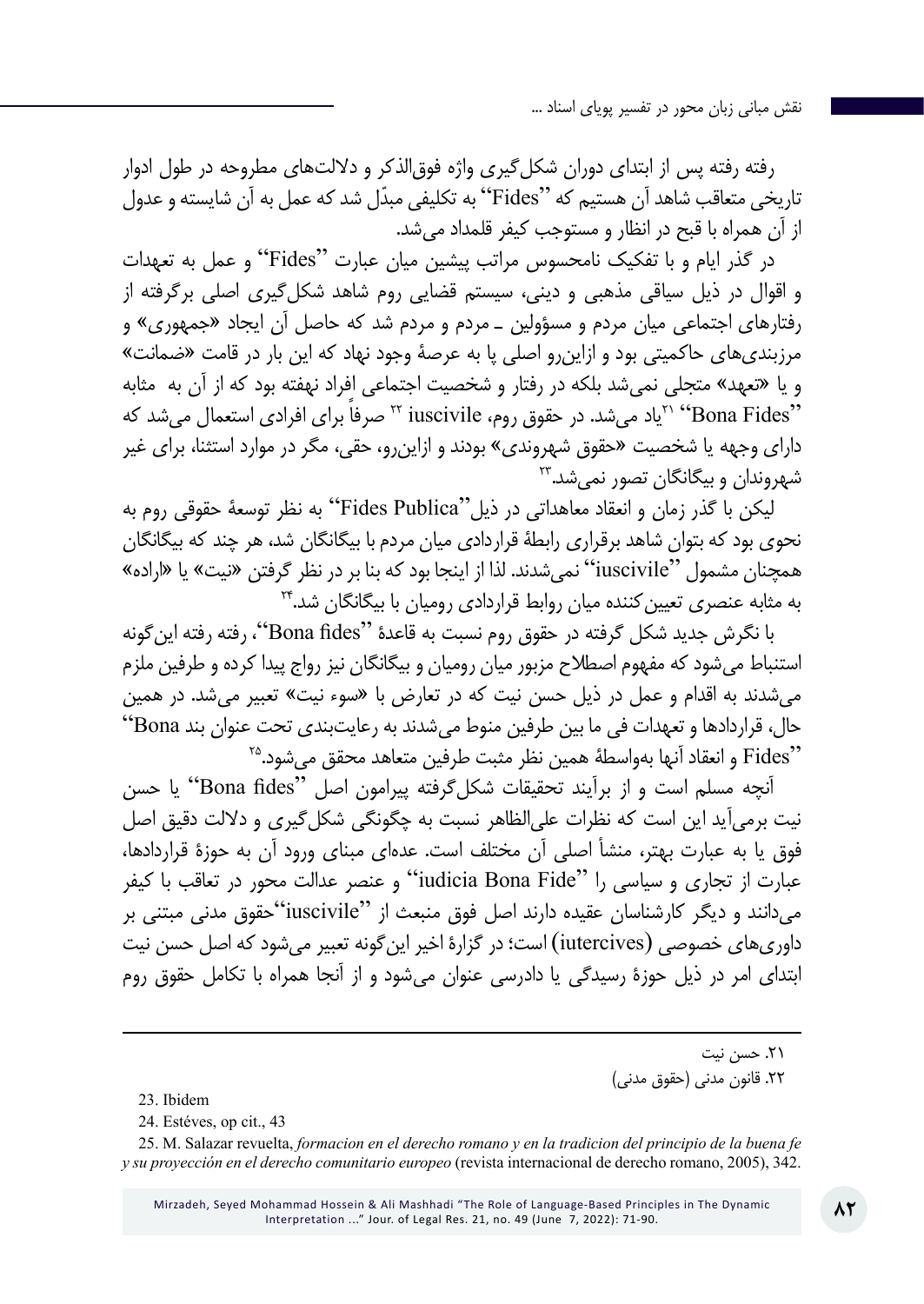$\mathcal{C}^*$ شد می $\mathcal{C}$ onsensuContractae) (شد می

لذا با مرور مطالب فوقالذکر میتوان اینگونه استنباط نمود که اصطالح "Fides Bona"یا »حسن نیت« که با اهداف خاص در حقوق رومی با پیوند به عقاید مذهبی آن دوران شکل گرفته بود مبنایی نداشت مگر برای اثبات این مدعا که توافقات، خواه شفاهی و مکتوب، بایست محقق شوند. این تحقق ممکن بود به جهت ترس ناشی از عواقب کیفری و حتی اخالقی و عقیدهای باشد و ممکن بود جهت آن کسب منافع و امیالهای شخصی و تجاری باشد. در هر یک از حاالت مفروض مطروحه، بنا بر این بوده که حسن نیت عاملی باشد جهت استحکام وعدهها و اقوال در راستای رسیدن به تحقق آنها و عمل به تعهدات فیمابین اشخاص با اشخاص و سپس، اشخاص با حاکمیتها که امروزه و در شکل گستردۀ به اصلی جداناپذیر از اصول کلی ناظر بر حقوق بینالملل عمومی و حتی قراردادی )خصوصی( مبدل شده و در پرتوی مادۀ ۲۶ کنوانسیون حقوق معاهدات 1969 جلوه نموده است. نخستین عبارت حسن نیت هر آنچه بوده باشد، رویکردشان «موظف» نمودن و «وادار» نمودن طرفین متعاهد گفتاری و نوشتاری بوده است تا بدین ترتیب، »وفاداری« و »صداقت« آنها را در نیت و فکر و البته عمل بسنجند و ریسمانی ایجاد کنند جهت تمسک به آن برای تحقق اهداف مفروض انگاشتۀ خود در عرصۀ داخلی و بینالمللی.

تکامل عبارت "Bona Fides" که از آن تعبیر به حسن نیت در ذیل قراردادهای تجاری و حقوقی بینالمللی علیالخصوص، کنوانسیون 1969 وین حقوق معاهدات میشود، در طول ادوار متمادی در جریان بوده است. در همین راستا میتوان اشارهای داشت به شکلگیری »قراردادهای حسن نیت» که اصولاً مبیّن اهمیت این ماهیت برای ارزش بحثی به معاهدات بوده است. به طور مثال کاتون<sup>7۲</sup> معتقد بوده است: ''Nummos, fide bone solvat'<sup>'' یا</sup> سیسرون در همین زمینه گفته است: "Iudiciis in equibusadditur ex fide bona" لیکن لو مباردی<sup>۳۰</sup> معتقد است که بایست مضاف بر اطالقات فوقالذکر، مفاهیم جدید دیگری نیز به "Fides "افزود؛ این مفهوم جدید برای وی عبارت است از معیاری فراتر از شخص که در صورت بروز مناقشه میان طرفین این اجازه را بدهد تا از واژۀ مزبور تفاسیر و تعابیر متنوعتری در نظر بگیرند31.

به دیگر سخن، او معتقد است که بایست در "Bona fides" شرایط "Bonus Vir" یا «قاعدۀ رایج رفتاری« مضاف بر "Fides "یعنی »قول فرد« بهعالوۀ عملکنندۀ به آنها را جهت حل منازعه میان طرفین قرارداد لحاظ نمود؛ یعنی میتوان ورود حسن نیت به دادرسی را در برخی قراردادهای تجاری بینالمللی مستنبط از گفتههای وی مفروض دانست. بدین معنی که آیا طرفین ضمن درک

.28 بایست وجوه را با حسن نیت پرداخت نمود. .29 در محکمه هایی که اشعار داشته می شود مطابق با حسن نیت.

30. Lombardi

31. Lombardi, *De la Fides a la Bona Fides* (Milan: giufre, 1961), 54.

<sup>26</sup>. Estéves, op cit., 15.

<sup>27</sup>. CATON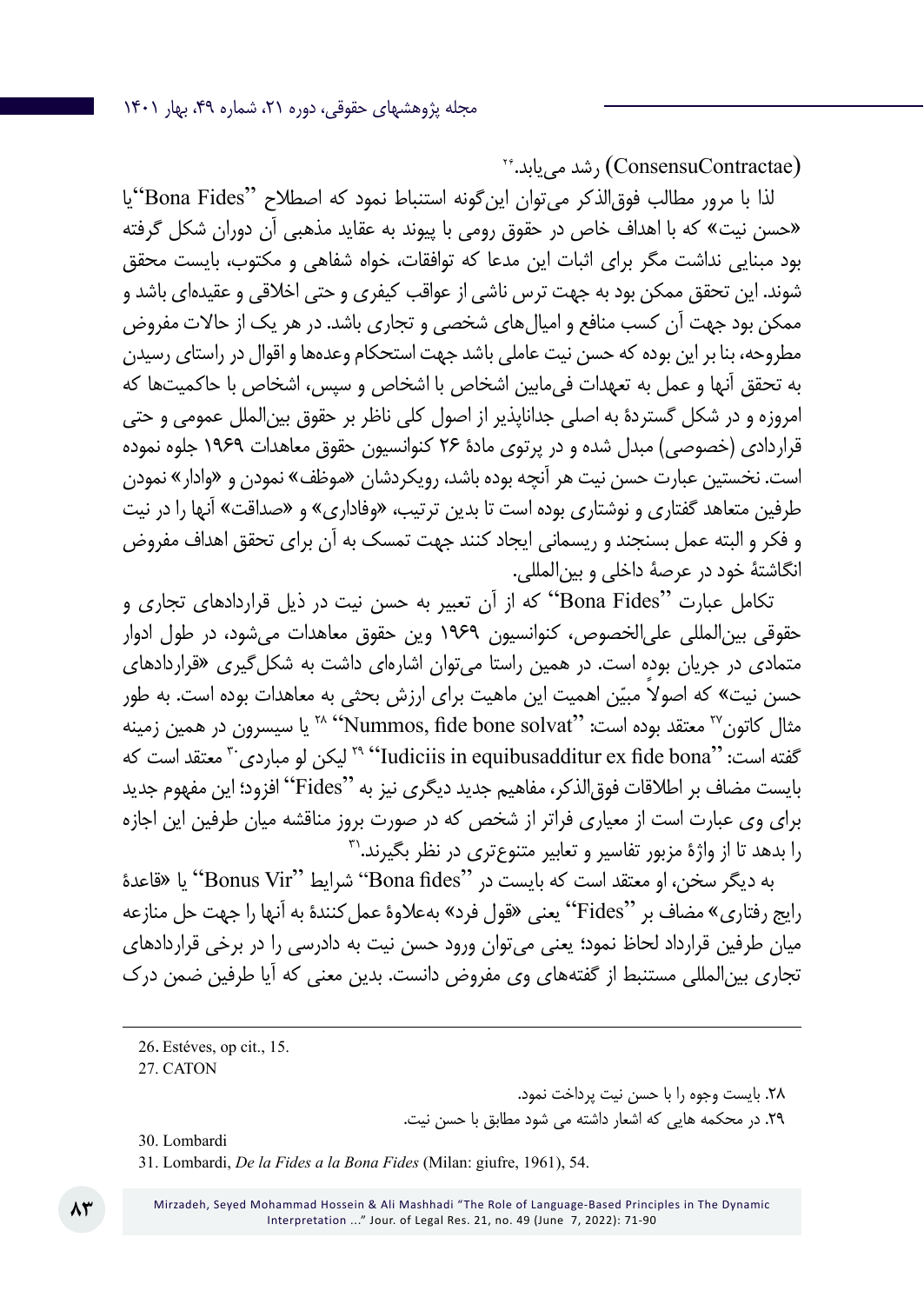صحیح مفهوم حسن نیت بدان عمل نمودهاند یا خیر و اگر عمل نمودهاند، در چه شرایطی و با چه رویکردی این امر رخ داده است.

آن گونه که کاسترِ سانا مبتنی بر نظرات گروسو™ اشعار میدارد، بحث «نیّت» در روابط تجاری بین ً المللی یا چندجانبه اصوال همان حسن نیت است و غیر از این نمیتوان فرض دیگری را مدنظر  $\mathbb{R}$ قال داد.

به نظر دلیل اصلی این عقیده که توسط رویۀ قضایی نیز مورد اشاره واقع شده این است که ً اصوال حسن نیت یا "fides Bona "شرطی است از شرایط حاکم بر تابع یا شخص که در ذهن او میگنجد؛ نقیض این حالت یا شرط نیز همان "Fides Mala "یا »سوء نیت« است که میتوان تعابیری نظیر: «فقدان صداقت»، «غرض ورزی» یا «فریب» را برای آن و در مقابل حسن نیت ارائه نمود. انصاف، وفاداری و حسن اراده هستند که متضمن عمل به قول و وعده میشوند و ایجاب میکنند که نقیض آنها یعنی »سوءنیت« و »تقلب« مورد بازخواست قرار گیرند.

آن ِ گونه که کاستر سانا بیان میکند، نمیتوان "fides Bona "را منبع و منشأ تعهدات دانست لیکن میشود از آن به مثابه تعیینکنندۀ حدود برخی از تکالیف و یا قلمروی شفاف تعهدات طرفین  $r_{\rm t}$ یاد کرد.

وی همچنین معتقد است که حسن نیت یا "Fides Bona "ً عمال کاربردی دارد که از آن میتوان برای تضمین تعهدات رفتاری بهره جست که بروز آنها در تجارت یا خارج از حوزۀ تجارت و در حوزۀ حقوقی مستلزم محکمهای بود برای اثبات حقوقی و اخلاقی این قبیل رفتارها.<sup>۳۵</sup>

جهت روشن شدن دامنۀ معنایی که عبارت مزبور در طول اعصار متمادی پس از روند تکاملی در قراردادهای تجاری و بینالمللی به خود گرفت، میتوان نظر برخی از کارشناسان در این مورد را ارزیابی نمود.

در همین راستا، فرناندس بوخان<sup>۳۶</sup> معتقد است: "Bona Fides" اصلی بوده است که در چهارچوب اخالق تجاری شکل گرفته و مبتنی است بر تعهدات متقابل؛ یعنی اعتماد و وفاداری در رفتار که البته در مقابل نظام حقوقی "IusCivile "قرار میگیرد؛ نظامی که از اساس مبتنی بود بر  $``j$ رسمیت و ضمانتگرایی؛ همان گونه که ویکر $^{\text{v}}$  هم بیان می کند، حسن نیت در روم ـ منبعث از  $j$ us "gentium نهتنها رفتاری مبتنی بر رعایت و عمل به قول را تداعی مینمود بلکه رعایت و عمل به تعهدات در تبادالت تجاری و گمرکی را نیز مبتنی بر استانداردهای زمان مربوطه در خود جای داده

<sup>32.</sup> Grosso

<sup>33.</sup> Castresana, A., "Las Definiciones de la Propuesta de Reglamento Relativo a una Normativa Común de Compraventa Europea", Cuadernos de Derecho Transnacional, Marzo de 2013, Nota 20

<sup>34.</sup> Castresana, Fides, Bona Fides: un Concepto para la Creacion del Derecho, op. cit., 36.

<sup>35.</sup> Castresana, Las Definiciones de la Propuesta de Reglamento Relativo a una Normativa Común de Compraventa Europea, op. cit., 71.

<sup>36</sup>. Fernandez bujan

<sup>37</sup>. Wieacker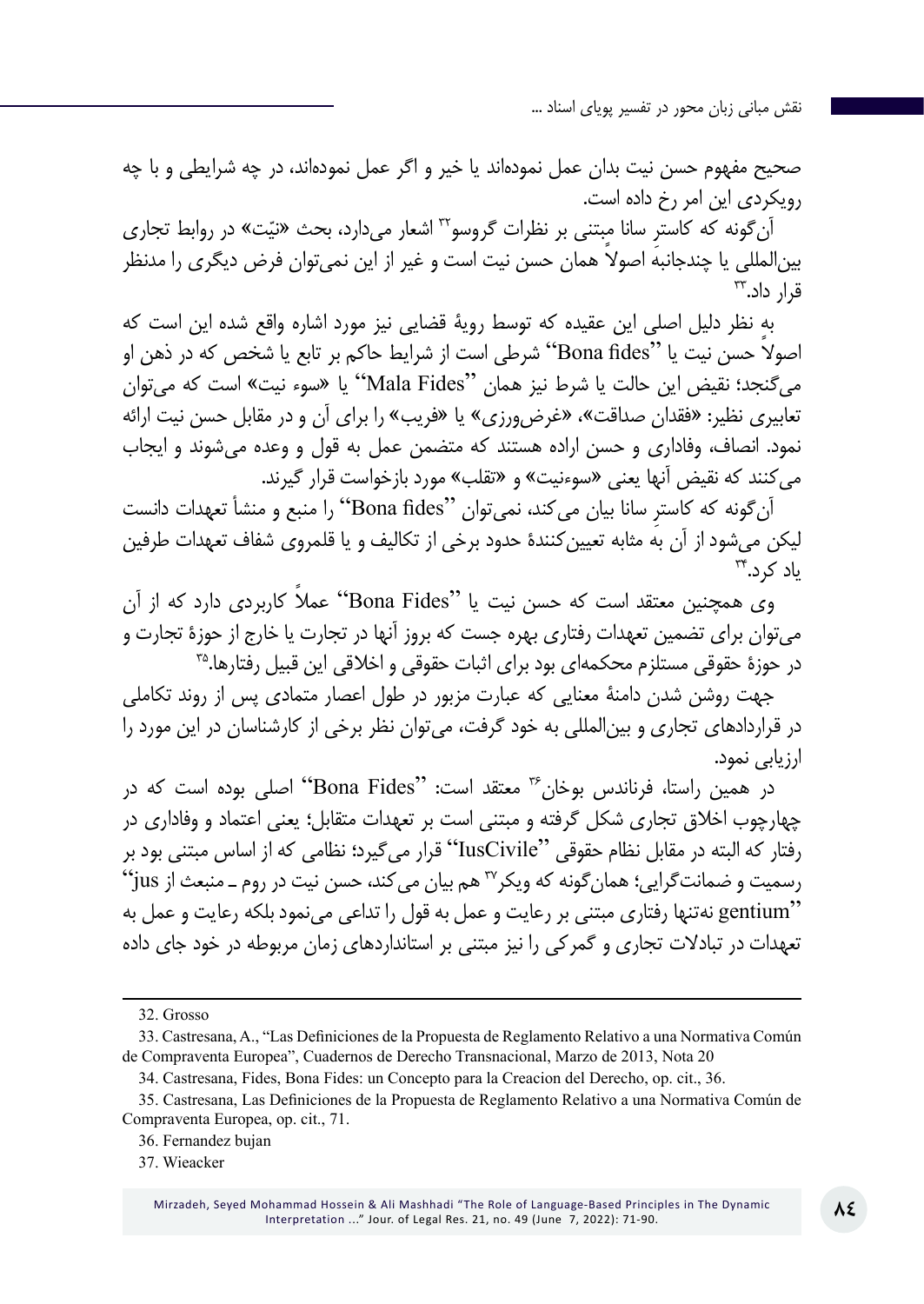بود.^۳

سالاسار ربوئلتا<sup>79</sup> در همین راستا میافزاید: «حفظ دلالت تجربی برگرفته شده از "BonusVir" به نحوی که در راستای نظر سیسرون در این عرصه باشد ایجاب میکند که تلقی ما از حسن نیت به صرف عمل و گفته خالصه نشود بلکه رفتارمان هم پاسخگوی عرف مردمان با کرامت باشد و مضاف بر این، به وعدههایمان در عرصۀ تجاری و مبادالت نیز پایبند باشیم ]...[ یعنی در این صورت میتوان مدعی شد که عبارت "Fides Bona"دچار تکامل مفهومی و گسترش داللت معنایی شده است. <sup>۴</sup>۰

لذا مستفاد از ریشههای شکل گیری و تکامل اصل "Bona Fides" یا حسن نیت در حقوق قراردادی و معاهدات بینالمللی میتوان اینگونه مدعی شد که حلول استفاده از این تعبیر و اصطالح در حقوق روم و بعداً رژیمهای حقوقی بین الدولی اصولاً بر پایۀ اخلاق مداری، وفاداری و عمل به قول و عهد استوار بوده است و در تضاد با نادیده گرفتن قول یا سوء نیت قلمداد میشده است. هر چند که بایست خاطر نشان ساخت که این بدان معنا نیست که پیش و یا پس از آن این مفهوم یا مشابه آن در دیگر تمدن ها بهویژه تمدن اسلامی موجود نبوده است (رجوع به اصل های افو بالعقود و اصالت الصحه در مبانی فقهی و اسالمی(، لیکن شکلگیری و تکامل اصطالح مزبور در حوزۀ حقوق بینالملل معاصر ریشه در تعابیر و رفتارهای مطروحه در خالل تحقیقهای پیشین داشته است. تکامل آن نیز در طول ادوار اثباتکنندۀ ً این مدعا است که اصوال حسن نیت بنا است ابتدای امر طرفین یک معاهده یا قرارداد تجاری بینالمللی را موجب کند که با صداقت مبادرت به بیان واژهها و عبارات نمایند و در مرحلۀ بعدی، بدان چه که میگویند پایبند بوده و عمل کنند.

-2 واکاوی معنای اشتقاقی عبارت "force Task "در ذیل گفتمان اخیرالوقوع در مناسبات بینالمللی یکی از انواع روشهای شناخت حقایق، مفاهیم و بارهای منضم به واژهها و عبارات روش »ریشهشناختی« یا »اشتقاقی« واژهها است که در فرهنگ زبان التین از آن به "Etymologia "یاد میشود. این روش از روشهای شناخت حقیقت، استفاده و ظهور واژهها و عبارات را میتوان دخیل در درک هر چه بهتر عبارات، واژهها و الفاظ مرسوم در زبانها دانست. از میان اصطالحات رایجی که امروزه وارد فضای گفتمانی حقوق بینالملل و روابط خارجی شده است میتوان به عبارت Task " "force، مندرج در ذیل "FATF "یا »کارگروه ویژه اقدام مالی« اشاره کرد. نکتۀ حائز اهمیت این است که عبارت فوق کاربردی اصطالحی دارد و واژههای آن به صورت مجزا یعنی "Task" و "Force"مورد استفاده قرار نمی ً گیرند چرا که در یک چنین صورتی، حتی تسامحا هم نمیتوان معنای کارگروه را برای آن در نظر گرفت زیرا "Force "فی النفسه همراه با داللتهای تعینی و تعیینی «قدرت»، «نیرو» و «زور» هم در زبان حقوق بین|لملل و هم در زبان رایج انگلیسی است،

<sup>38.</sup> A. Fernández de Bujan, "El Papel de la Buena Fe en los Pactos, Arbitrajes y Contratos", *Revista de Derecho de la U.N.E.D* 21(2010), 73.

<sup>39</sup>. Salazar Revuelta

<sup>40</sup>. Salazar Revuelta, op. cit., 42.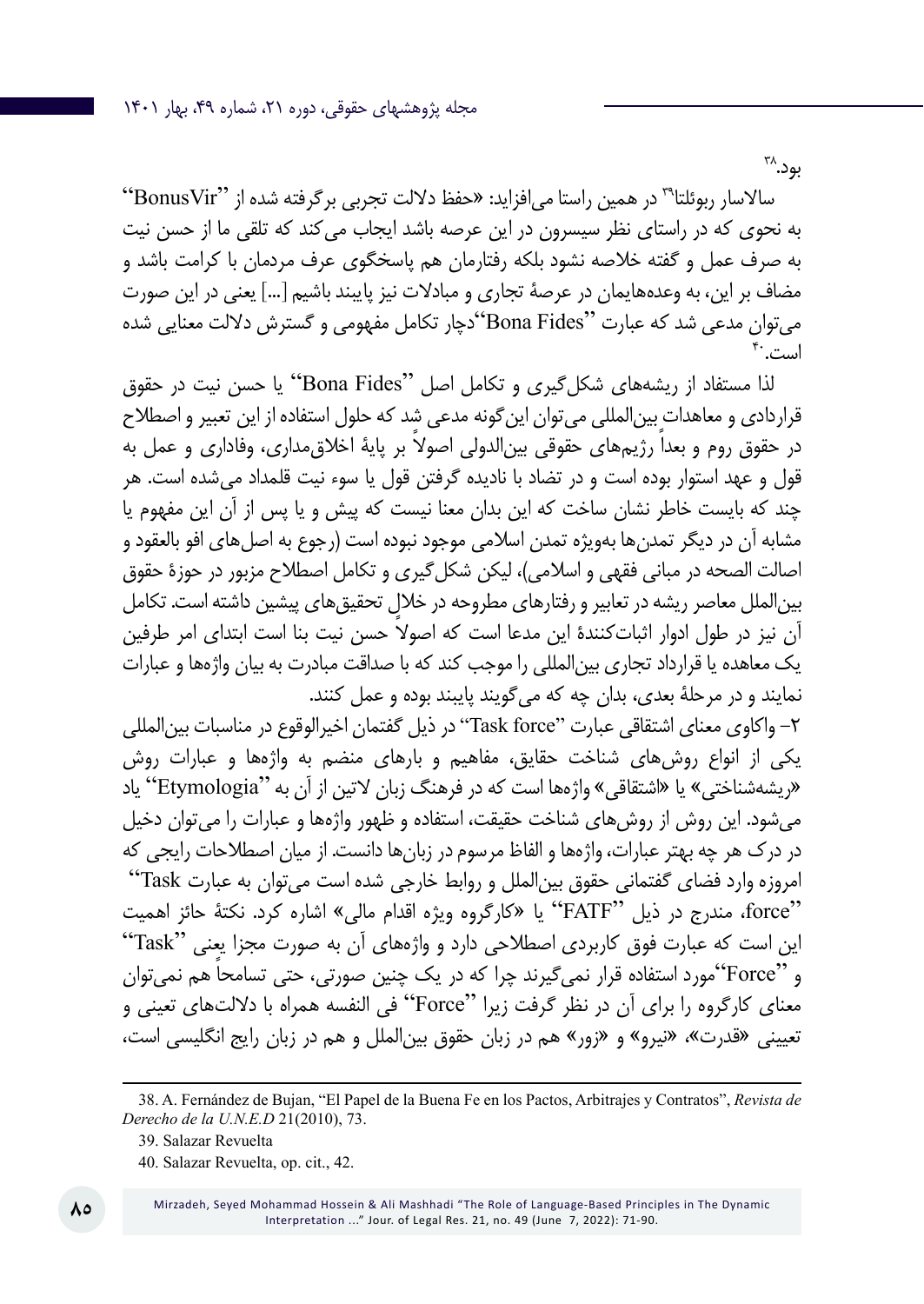همچون عبارت "force of Use "در ذیل بند 4 ماده 2 منشور ملل متحد که با معادل »توسل به زور« معرفی میشود.

اصطالح مزبور نخستین بار در سال 1941 به کار برده میشود. نیروی دریایی ایاالت متحدۀ آمریکا در راستای ساماندهی نیروهای تحت امر، تقسیم کردن آنها را به واحدهای عملیاتی ـ آماده به خدمت ناوگان به "force Task"ها یا »نیروهای دستهبندی شده« تقسیم میکند و بنا بر اهداف مشترک و اختصاصی، از آنها بهرهمند میشود41. در واقع این اصطالح در طول جنگ جهانی دوم وارد استفاده در زبان انگلیسی میشود و مشتق شده از دو واژۀ "Task "و "Force"است. استدالل کاربران زبان انگلیسی برای تولید این واژه این است که گروهها یا دستههای مزبور باید از 4 عنصر مشترک برخوردار باشند:

-1 برخورداری از اهداف مشترک -2 اهداف و راهبردهای موقت -3 مأموریت و مسیر مشترک -4 اختصاصی بودن هر یک از آنها برای مأموریتهایشان

در حقیقت، «دستهها» یا «گروههای» نظامی سامان دهی شده در نیروی دریایی ایالات متحده آمریکا بنا است در راستای یک هدف مشخص، مأموریت، مسیر و زمان مشخص و مشترک اقدام کنند و لذا تصمیم گرفته میشود تا علیرغم وجود تعابیر و اصطالحات دیگر همچون: ,"SpecialGroup" "Battalion ","Squadron ","Work Team "و ... که معادلهایی نظیر: جوخه، دسته، گروه، کارگروه و ... دارند، این اصطالح را با داللتهای مشخص وارد دایره ارتباطی زبان انگلیسی کنند.

این در حالی است که این اصطالح پس از آن، در سازمان پیمان آتالنتیک شمالی (NATO( نیز مورد استفاده قرار میگیرد و رفته رفته به دیگر سازمانها و نهادهای بینالمللی انگلیسی زبان نیز تسری پیدا می کند و دلالتهای کاربردی و سیاقی آن هم به سمت «گروهها یا دستههایی با اهداف و مأموریت مشترک» جهتدهی شده است. ازین رو است که این اصطلاح یا عبارت را باید برگرفته از «دانش نظامی» ایالات متحده آمریکا دانست.

**-3 »ریشهشناسی« یا »علم اشتقاق« واژهها و عبارات در زبان حقوق بینالملل؛ دانشی کاربردی در تفسیر پویای متون حقوق بینالملل به زبان فارسی**

به نظر میرسد محققین و حقوقدانان بینالمللی دیگر کشورها به ویژه کشور ما باید بهرهمند از ابزار الزم برای »شناخت« دقیق و صحیح مفاهیم و معادلهای »اصطالحات« و »واژهها«ی زبانهای رایج حقوق بینالملل بهویژه انگلیسی باشند. یکی از مهمترین مصادیق شناخت و آگاهی این قبیل موارد در تفسیر آنها پدیدار میشود. متکلم انگلیسی زبان حقوق بینالملل »آگاهانه« یا »ناخودآگاه«

<sup>41. &</sup>quot;NATO", 21/5/2016,https://mc.nato.int/media-centre/news/2016/what-is-a-maritime-task-force.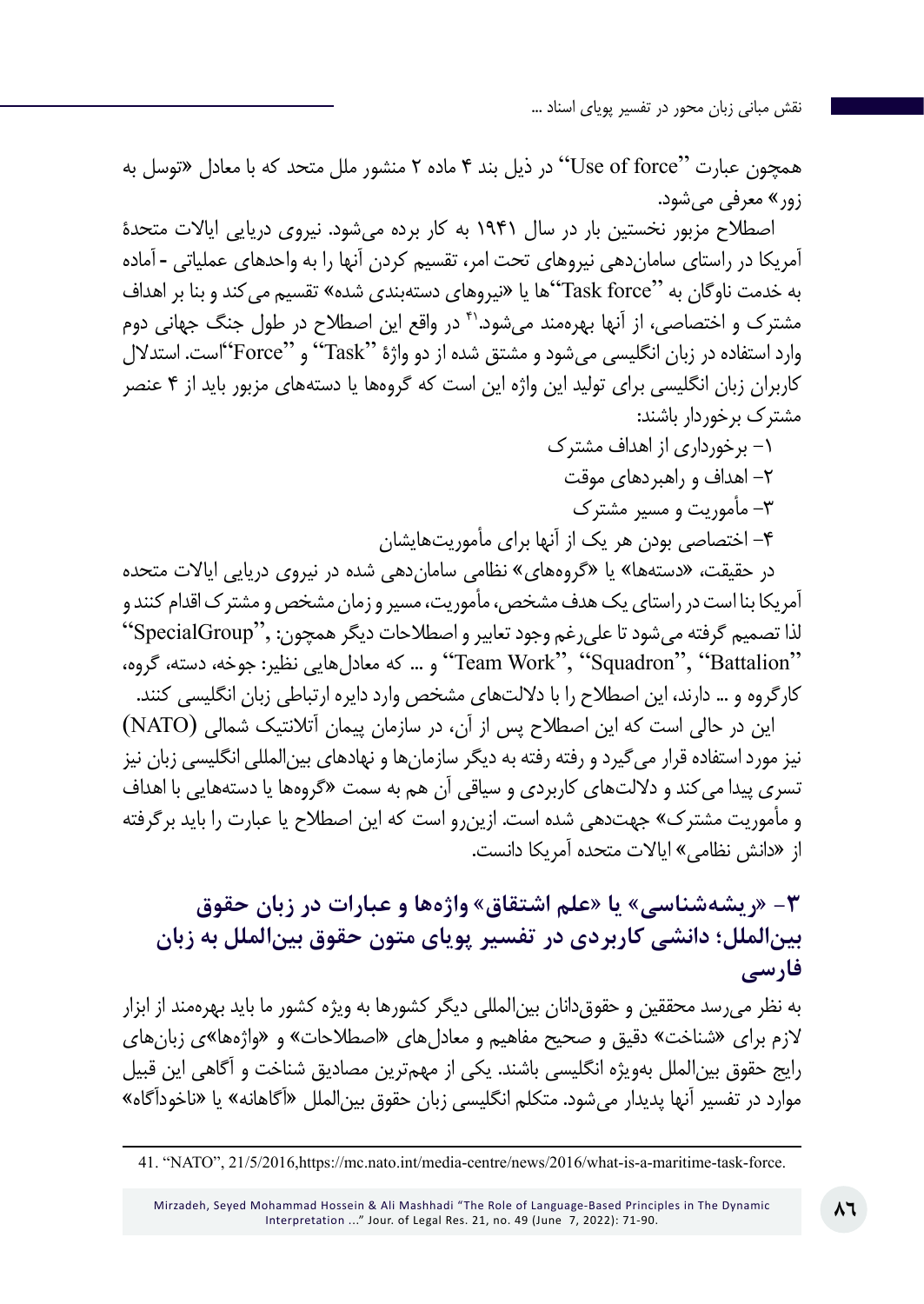عبارات یا واژههایی را بر زبان میآورد لیکن باید پذیرفت که حین نگارش و نوشتار متن حقوق بینالمللی، واژهها و عبارات »آگاهانه« انتخاب میشوند چرا که بنا است همراه با تبعات و آثار باشند. لذا اگر پیشفرض بگیریم که اصطالحات و عبارات مندرج در قراردادها و کنوانسیونهای بینالمللی به زبان انگلیسی »تعمداً« یا »آگاهانه« انتخاب میشوند، باید پذیرفت که برای تفسیر آنها در زمان مورد نیاز هم چارهاندیشی شده است و به همین سبب، مفسرین انگلیسی زبان حقوق بینالملل دست بازتری برای تفسیر دارند چرا که با معانی تعینی و تعیینی واژهها و عبارات جامعه انگلیسی یا فرانسوی زبان رشد کردهاند. در یک چنین شرایطی، مخاطب فارسی زبان صرفاً به معنای تحتالفظی امروزی مندرج در فرهنگ لغات مراجعه میکند و صرفنظر از نحوه استفاده، ریشه و اشتقاق واژه، کاربردهای مضاعف آن، نحوه شکلگیری واژه یا عبارت و... اقدام به پذیرش یا امضای »سند« می نمایدکه بعداً ممکن است معضالت یا محدودیتهای اجرایی و اعتباری به همراه داشته باشد.

آنچه مسلم است، نکات مطروحه را نمیتوان توصیه به عدم تعامل، مناسبات و همکاریهای سازنده بینالمللی تلقی کرد بلکه مبتنی بر تأمل و دقت در انتخاب واژگان، عبارات و اصطالحات از یکسو و شناخت کافی از شرایط، اوضاع و احوال و زمینههای گفتاری ـ نوشتاری در تفسیر سند و متن حقوقی بینالمللی، از سوی دیگر است.

#### **جمعبندی**

به نظر میرسد در آیندهای نه چندان دور، صاحبنظران حقوق بینالملل و زبانشناسی ـ مطالعات شناختی، به نسبتهای موجود میان این دانشها اشارات فراوانی داشته باشند. بهویژه اینکه زبانشناسی را با زیرمجموعههایی که دربرمیگیرد، همچون زبانشناسی شناختی ـ رایانشی و حتی مطالعات پراگماتیک یا کاربردشناسانه زبان، به واسطه ایجاد نسبت میان گفتههای متکلم و نسبت آن با سیاق، معناهای تحت الفظی و نشانههای آنها و ،... میتوان روشی مناسب برای تجزیه و تحلیل زبانهای رایج حقوق بینالملل تلقی کرد. به طور نمونه، چنانچه بپذیریم زبان حقوق بینالملل نیز یک زبان تخصصی است که منبعث از زبان های رایج بشری مثلا انگلیسی و فرانسوی است، خواهیم پذیرفت که متکلمین زبانهای مزبور در حقوق بینالملل با اتکا به قوه ادراک، شناخت و کاربردهای روزمره واژهها و عبارات جامعه خود بدان سخن میگویند یا آن را مینویسند. به دیگر سخن، حقوقدان بینالمللی انگلیسی یا فرانسوی زبان یا حتی واضع یا مجری حقوقی انگلیسی یا فرانسوی زبان همانهایی هستند که به صورت روزمره با ساختارهای شناختی ـ زبانشناختی زبان خود سر و کار دارند و از آن برای تعامالت جامعهشناختی در جامعه خود نیز بهرهمند میشوند. لذا میتوان به طور نمونه با استمداد از دانش ریشهشناختی یا اشتقاق واژهها، مفاهیم مترتب بر کاربردشناسی تجربی زبان، پراگماتیک و ... سعی نمود تا معنا و منظور آنها بهتر فهمیده شود که این مهم در گرو تعریف فازهایی است که در ذیل دانش شناختی و زبانشناختی میتوان بسط داد؛ یعنی متکلم انگلیسی زبان حقوق بین|لملل عباراتی بر مبنای درک خود تولید می کند، گیرنده اختصاصی پیام او به زبان فارسی یا غیره آن را میبیند، معنای تحت الفظی و بالدرنگ آن را تداعی میکند و در فازهای شناختی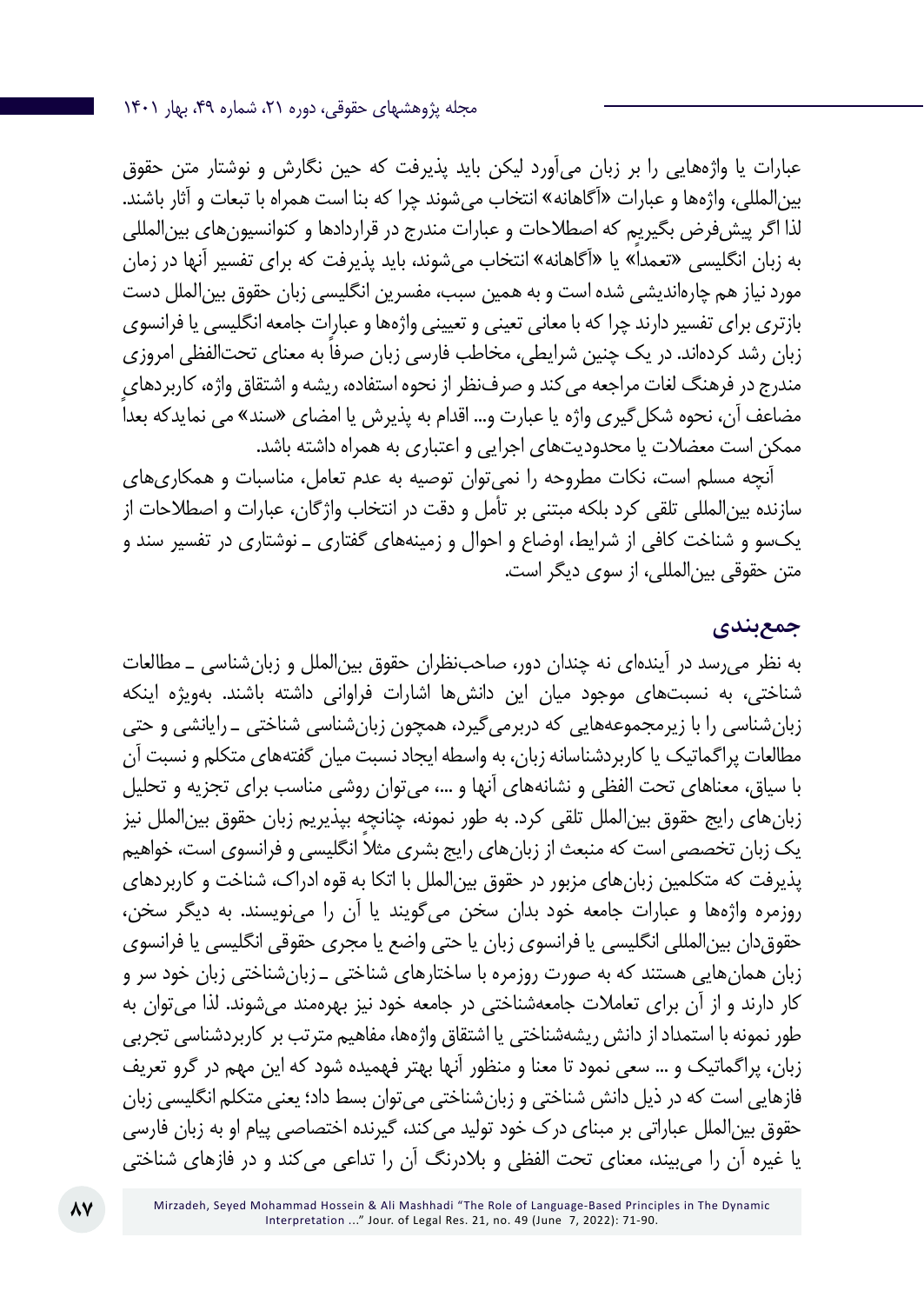و تخصصیتر آن، منظور متکلم یا نویسنده حقوق بینالملل را با استفاده از دایرهالمعارف شناخت و دانشهای خود واکاوی کرده و در نهایت، آن را تعریف و قرائت میکند. در مثالی بسیار ساده، همانگونه که در خالل کار نیز بدان اشاره شد، وقتی معنای عبارت "FORCE TASK"را از منظر اشتقاق و ریشهشناسی در ذیل مطالعات زبانشناختی بررسی میکنیم، این فرض در ذهن ما ایجاد میشود که ازآنجاییکه این عبارت بدواً از جامعه نظامی ایاالت متحده آمریکا نشات میگیرد، میتوان متصور دانست که نویسنده یا پردازشکننده آن آگاه به تبعات تفسیری ـ تکلیفی ـ تعهدی آن باشد. این در حالی است که مخاطب این عبارت پیشفرضی آگاهانه راجع به تبعات مزبور آن ندارد.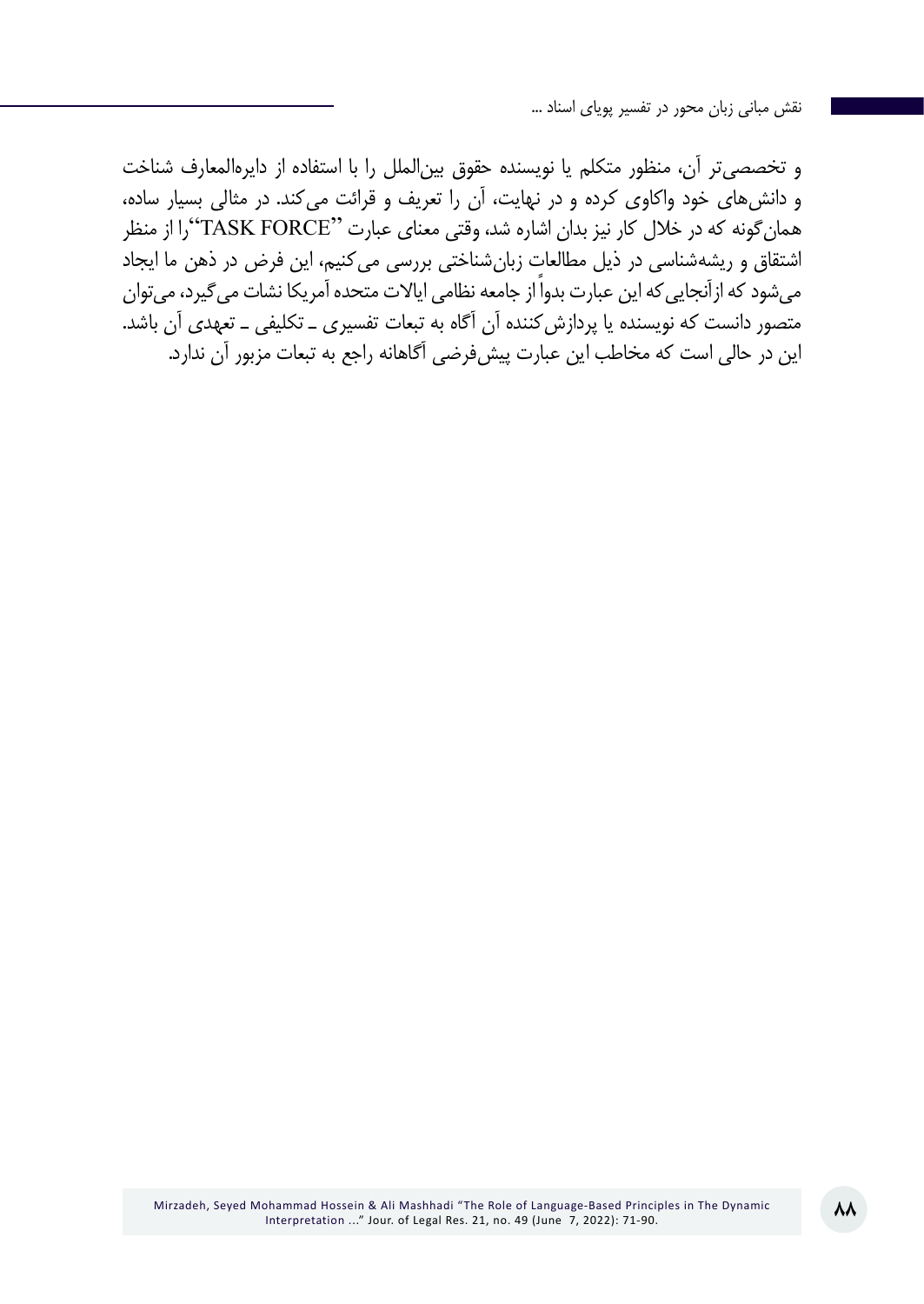## **فهرست منابع**

الف( منابع فارسی - میرزاده، سید محمد حسین میرزاده، مترجم. ترجمه شفاهی کنفرانسهای بینالمللی. تهران: انتشارات جنگل جاودانه، .1397 - میرزاده، سید محمد حسین. حقوق بینالملل از منظر علوم زبان. تهران: انتشارات شهر دانش، .19 - مشهدی، علی و سيد محمد حسين ميرزاده. »نقش زبان استراتژيك در تفسير اسناد و متون حقوقي بينالمللي«. فصلنامه سازمانهاي بين المللي 9)1398(: .168-147 - مشهدی، علی و سيد محمد حسين ميرزاده. »پيوست معنا به تفسير در متون حقوق بينالملل نسبت معيارهاي حقوقي با مفاهيم شناختي و انعكاس سياسي«. پژوهشهاي حقوقي شهردانش 47)1400(: .270 ب( منابع خارجی انگلیسی

- Google. "Wiktionary, The Free Dictionary", 2015, http//www.Wiktionary.org UN Charter, 194.

- Mirzadeh, Seyed Mohammad Hossein, Ali Mashhadi & Mohammad Ali Kafaei Far. "Towards a Communicative Model of Language of International Law: From Linguistic Sign to Cognitive Complements". *International Journal of Law& world* 7(2021): 29-44.

- Mashhadi, Ali & Seyed Mohammad Hossein Mirzadeh. "Cognitive Phraseological Variations in Terminology of Public International Law, and Its Application in Translation into Farsi" *International Journal of Law& world* 6(2020): 7-11.

اسپانیایی

- Estéves, Eduardo Moyano, "La Formación del Principio de la Buena Fe en el Derecho Romano y su Influencia en la Legislación Española Actual", *Universidad de Salamanca*, 2016-2017.

- Nörr, D., "La Fides en el Derecho Internacional Romano", Seminario Complutense de Derecho Romano, UrisicinoAlvarez, Madrid, 1996.

- Salazar Revuelta, M., *Formación en el Derecho Romano y en la Tradición Romanística del Principio de la Buena Fe y su Proyección en el Derecho Comunitario Europeo*, Revista Internacional de Derecho Romano, 2005.

- Castresana, A., Fides, *Bona Fides: un Concepto para la Creacion del Derecho*, Ed. Tecnos, Madrid, 1991.

- Castresana, A., "Las Definiciones de la Propuesta de Reglamento Relativo a una Normativa Común de Compraventa Europea", *Cuadernos de Derecho Transnacional*, Marzo de 2013, Nota 20